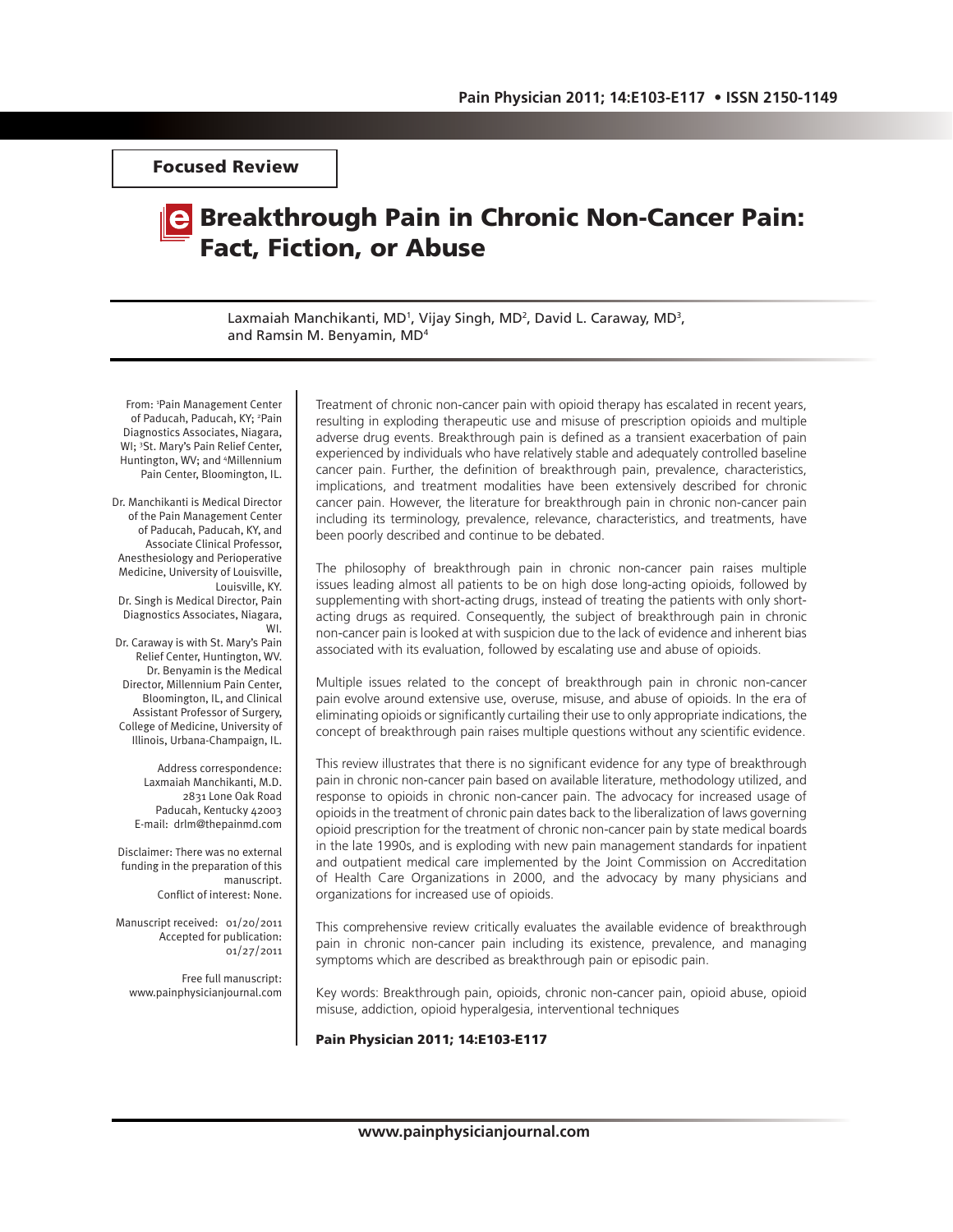reatment of chronic non-cancer pain with chronic opioid therapy has escalated in recent years, resulting in escalating therapeutic use and misuse of prescription opioids, multiple adverse drug events, inappropriate opioid therapy, and escalating costs of adherence monitoring (1-38). Added to the existing problems of escalating and inappropriate opioid therapy, breakthrough pain has emerged as an issue in chronic non-cancer pain (39- 42). Conjecture (breakthrough pain in cancer pain) and personal philosophy of the undertreatment of pain and continuous total pain relief at any cost (43-57), multiple organizations promoting opioid use (52,53), guidelines (3,4,6,15,20,21,58), accreditation standards (59-64), advocacy efforts, and enormous publicity of pain as a fifth vital sign (59-64) have contributed to the overall increased use of medications for breakthrough pain in chronic non-cancer pain (39-46,52-65), rather than for proven efficacy of opioid therapy (3,4,6,12,15,17,34,58,66-73).

The philosophy of breakthrough pain in chronic non-cancer pain raises multiple issues, leading almost all patients to be on high dose long-acting opioids, followed by supplementing with short-acting drugs. In essence, short acting drugs may be the only thing the patient may have needed, specifically with low doses (34,74). Thus, the subject of breakthrough pain in chronic non-cancer pain is looked at with suspicion due to the lack of evidence and inherent bias associated with its evaluation, followed by escalating use and abuse of opioids.

The definition of breakthrough pain, prevalence, characteristics, implications, and treatment modalities have been extensively described for chronic cancer pain (43,44,46,75). However, the literature for breakthrough pain in non-cancer pain, including its terminology, prevalence, relevance, characteristics, and treatment, has been scant and various aspects of breakthrough pain in non-cancer pain has been controversial (39-57,75-96).

This comprehensive review is undertaken to assess the literature for breakthrough pain in chronic noncancer pain, and various aspects of breakthrough pain in chronic non-cancer pain.

## **1.0 METHODOLOGY**

The methodology utilized here follows a systematic review process derived from evidence-based systematic review and meta-analysis of randomized trials and observational studies (97-105), Consolidated Standards of Reporting Trials (CONSORT) guidelines for the

conduct of randomized trials (106,107), Strengthening the Reporting of Observational Studies in Epidemiology (STROBE) for observational studies (108), Cochrane guidelines (66), and APS guidelines (4).

However, due to the lack of evidence of randomized trials available or even appropriately conducted observational studies available, quality assessment was not carried out.

#### Literature Search

A comprehensive search of the literature was conducted for the period 1996 through June 2010. Databases for the search included PubMed, EMBASE, Cochrane reviews, and clinicaltrials.gov. The search also included cross-referencing of bibliographies from notable primary and review articles, abstracts from scientific meetings and peer-reviewed non-indexed journals.

#### 2.0 Definitions

The definition and nomenclature of breakthrough pain is completely based on cancer pain and translated to chronic non-cancer pain. In addition, not all definitions included controlled chronic pain to less than moderate baseline pain. Finally, breakthrough pain does not define the pain during opioid titration. Thus, it suffers from the same issues as chronic pain which is treated as acute pain either postoperative or traumatic in origin and chronic cancer pain. Further, it is critical that breakthrough pain be differentiated from persistent pain and other increased needs for opioids including abuse, dependency, and diversion.

Interestingly enough, chronic pain itself is beset with controversy, starting with its own definition. For some chronic pain conditions, it is defined as, "pain that exists beyond an expected timeframe for healing" and for other conditions, it is recognized that "healing may never occur" (109). Bonica (110) defined chronic pain as, "pain which persists a month beyond the usual course of an acute disease or a reasonable time for any injury to heal that is associated with chronic pathologic processes that causes a continuous pain or pain at intervals for months or years." In many cases, chronic pain is understood as persistent pain that is not amenable to routine pain control methods.

Chronic pain has been defined based on the mandate of the Ontario government, as, "pain that persists 6 months after an injury and beyond the usual recovery time of a comparable injury; this pain may continue in the presence or absence of demonstrable pathology" (111).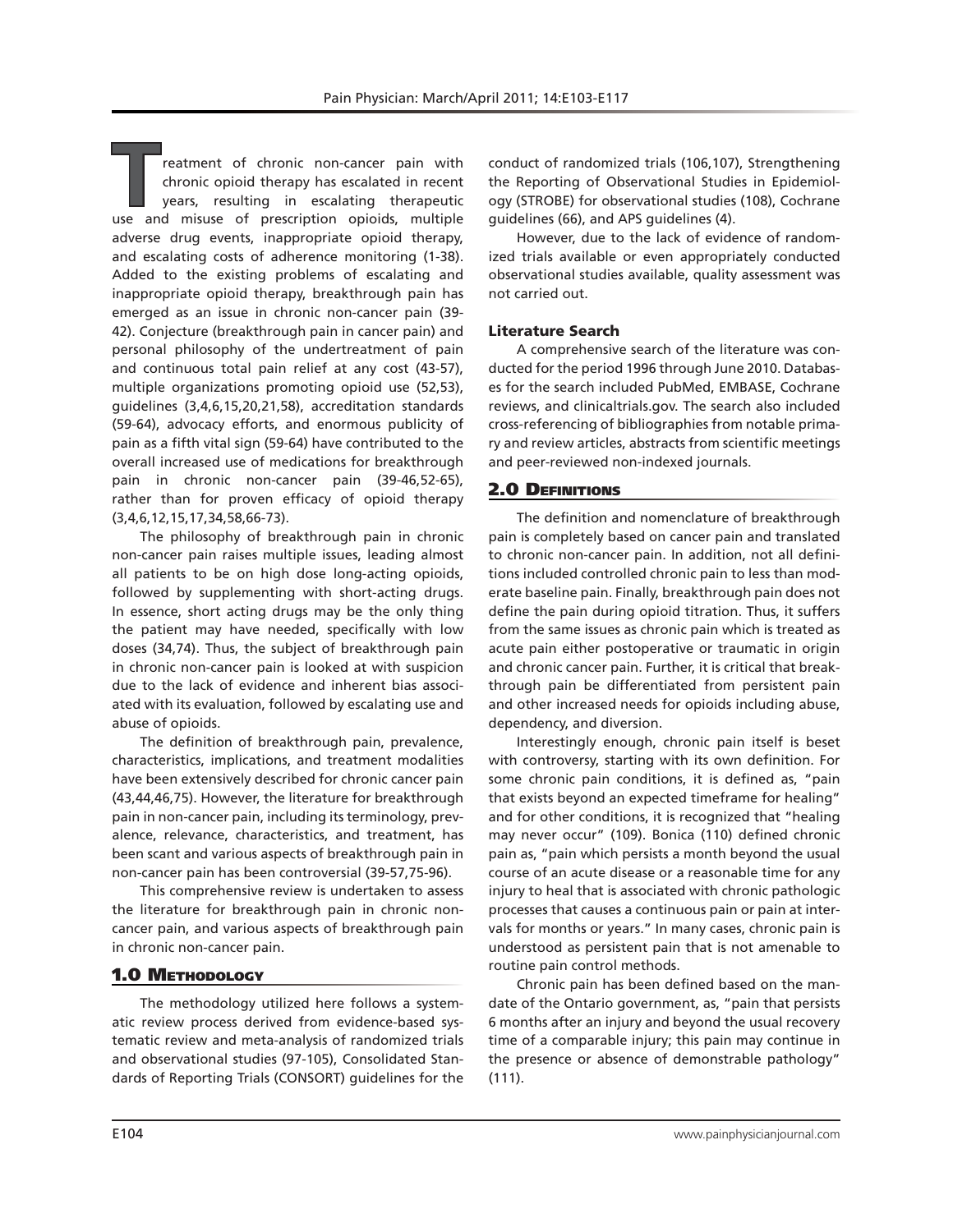The American Society of Interventional Pain Physicians (ASIPP) defined chronic pain as, "pain that persists 6 months after an injury and beyond the usual course of an acute disease or a reasonable time for a comparable injury to heal, that is associated with chronic pathologic processes that cause continuous or intermittent pain for months or years, that may continue in the presence or absence of demonstrable pathology; may not be amenable to routine pain control methods; and healing may never occur" (109).

Further, there is another paradigm known as chronic pain syndrome. Chronic pain syndrome has been defined as a complex pain condition with physical, psychological, emotional, and social components (112,113). While both chronic pain and chronic pain syndrome can be defined in terms of duration and persistence of the sensation of pain in the presence or absence of psychological and emotional competence, chronic pain syndrome as opposed to chronic pain, has the added components of certain recognizable psychological, and socioeconomic influences with characteristic psychological and sociological behavioral patterns inherent and chronic pain syndrome that distinguishes the 2 conditions (112).

Many of the issues related to chronic pain syndrome may even fall into what is described as prevalence or indications for breakthrough pain in chronic non-cancer pain. Three or more characteristics have been described to be required for the diagnosis of chronic pain syndrome (114) of which some of them include the characteristics of breakthrough pain as follows:.

- 1) Use of prescription drugs beyond the recommended duration and/or abuse or dependence on prescription drugs or other substances;
- 2) Secondary physical deconditioning due to misuse and/or fear-avoidance of physical activity due to pain;
- 3) Withdrawal from social milieu including work, recreation, or other social contacts;
- 4) Development of psychosocial sequelae after the initial incident, including anxiety, fear-avoidance, depression, or non-organic illness behaviors.

Thus, characteristics described for breakthrough pain meet 4 of the 6 characteristics of chronic pain syndrome, making it extremely difficulty to differentiate.

Portenoy and Hagen (45) in 1990 defined breakthrough pain as a transitory increase in pain to greater than moderate intensity (that is, to an intensity of severe or excruciating), which occurred on a baseline pain of moderate intensity or less (that is, no pain or pain of mild or moderate intensity). They defined baseline pain

as that reported by the patient as the average pain intensity experienced for 12 or more hours during the 24-hours prior to the interview.

An international survey of cancer pain characteristics indicated that breakthrough pain's definition varied from country to country (81,85). Breakthrough pain is translated to "severe episodic pain" in Italy, "paroxysmal painful bouts" in France, "interrupting or penetrating pain" in Spain (76), as a sign of end of dose failure during dose titration for pain management in England (83), and as a transient increase in pain intensity over background pain in the United States (79). Breakthrough pain is an English term with no literal translation in many languages, including Spanish and Italian, among others (82,86). Further, to avoid confusion, some experts have advocated the use of broader terms like episodic pain or transient pain in place of breakthrough pain, whereas some have listed the types of breakthrough pain depending on its predictability and precipitating factors (85).

Svendsen et al (42), in a comprehensive review, provided a graphic display of breakthrough pain with 3 categories which included: 1) stimulus independent = spontaneous; 2) stimulus dependent = precipitated/evoked; 3) related to analgesic regimen = "end of dose" failure.

Further, stimulus dependent was also divided into volitional and nonvolitional; volitional includes pain evoked by normally nonpainful stimuli such as allodynia with stimuli such as touch, normal movements, sitting, standing, walking, coughing, moderate cold or warm, or hyperalgesia such as pin prick or painful heat or warmth. In contrast, nonvolitional includes distention of hollow viscera with sensitization of mechanoreceptors, ischaemia, and metabolic causes.

Zeppetella and Ribeiro (79,84) explained that breakthrough pain is usually related to background pain and is typically of rapid onset, severe in intensity, and generally self limiting with an average duration of 30 minutes.

In contrast, other authors argue that this definition is too narrow and must be elaborated and include various other situations (115-117). Thus, it has been described that transient increased pain and intensity may also be seen in patents without adequate analgesic control of baseline pain (115,117). Further, it has been stated that the best definition of breakthrough pain is "any acute transient pain that flares over baseline" (116).

Roth (118) defined breakthrough pain in patients with osteoarthritis treated with non-steroidal anti-in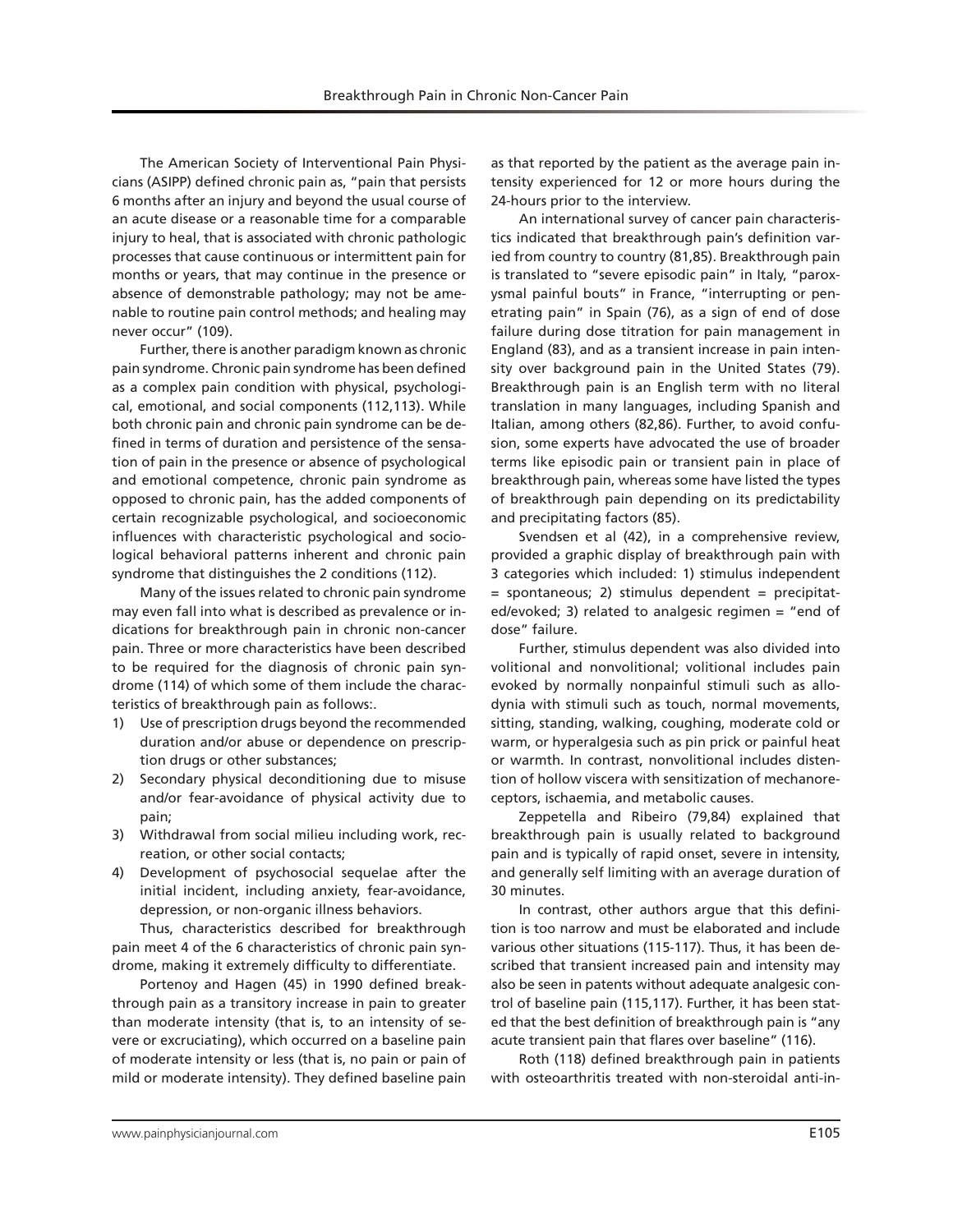flammatory drugs as an increase in pain that required supplemental analgesics. However, this does not meet other criteria of opioid treatment and other conditions. Further, the term incident pain has been used mostly in postoperative pain as pain occurring other than at rest, such as during ambulation, coughing, or deep breathing (119).

Thus, there is at present no unanimous definition of breakthrough pain in malignant pain. Consequently, the terms breakthrough pain and incident pain have rarely been used in non-malignant conditions. End of dose pain, which is commonly used in cancer pain may be more common in chronic non-cancer pain based on subjectivity. However, it does not meet the criteria for breakthrough pain. Further, pain associated without precipitating factors or spontaneous breakthrough pain, which is not predictable, may not fit the criteria for diagnosis in chronic non-cancer pain.

Consequently, Svendsen et al (42) postulated that since there is no unanimous definition of breakthrough pain, either in malignant or in non-malignant diseases, tentatively defined breakthrough pain as episodic flares of pain on a treated or untreated baseline pain. This is considered as a broad definition which enables the demonstration of possible similarities across various pain conditions. Further, they recognized that there are painful conditions with episodic flares of pain without any baseline pain such as acute recurrent pain seen in migraine attacks and trigeminal neuralgia. Thus, those pain conditions were not considered in this definition.

In summary, the definition of breakthrough pain varies based on the reviewers, their concepts, and requirements. This would make it extremely difficult for one to administer a definition for chronic non-cancer pain, considering the numerous disadvantages and lack of proof of the effectiveness of opioids in managing chronic non-cancer pain on a long-term basis.

# 3.0 Characteristics Of Breakthrough Pain

Even in cancer pain, it has been stated that it is critical that breakthrough pain be differentiated from persistent pain and other increased needs for opioids including abuse, dependency, and diversion. Breakthrough pain in cancer pain can have a profound impact on both the patient's and the caregiver's quality of life (43,80,86). Patients with breakthrough pain in cancer are often less satisfied with their analgesic therapy, they have a decreased functioning because of their pain, and may also experience social and psychosocial

consequences such as increased levels of anxiety and depression (43,84).

There is no unanimous agreement upon the assessment of breakthrough pain in cancer patients. Some authors argue that the term breakthrough pain can only be used when baseline pain is controlled by analgesics. Coluzzi (89) defined breakthrough pain as "a transitory flare-up of pain superimposed on an otherwise stable pain pattern in patients treated with opioids." McQuay and Jadad (90) suggested that breakthrough pain was pain breaking through an existing analgesic regimen and a subtype of "incident pain," which was defined as episodic increases in pain intensity.

Portenoy et al (39), in a study of prevalence and characteristics of breakthrough pain in opioid treated patients with chronic non-cancer pain, described that breakthrough pain might be similar to cancer-related breakthrough pain.

In contrast, it may be the opposite in chronic noncancer pain where addictive behaviors or abuse behaviors may incorporate complaints of breakthrough pain. The Alberta Breakthrough Pain Assessment Tool for cancer patients has been validated in cancer pain (87). The same assessment tool has been somewhat modified and attempted to be utilized in chronic non-cancer pain, but it has never been validated.

There are multiple descriptions for cancer pain that continue to be debated and vary from country to country, condition to condition. However, in contrast to cancer pain, there is no definition which is even accepted by some groups or arrived at by a consensus by a group of unbiased specialists for breakthrough pain in non-cancer pain. Thus, there are no characteristics of breakthrough pain in chronic non-cancer pain.

# 4.0 Prevalence Of Breakthrough Pain

The underlying mechanism of breakthrough pain in cancer pain may be nociceptive, neuropathic, or mixed in cancer pain (85). Nociceptive pain may be somatic due to involvement of structures like bone or muscle; or visceral if due to involvement of underlying solid or hollow viscous. Neuropathic pains are due to involvement of peripheral or central afferent neural pathways. The incidence of various types of pain has been described as nociceptive in 38% to 53%, neuropathic in 10% to 54%, and mixed pain in about 20% to 52% of patients in cancer pain (85).

The above described paradigm may not fit in chronic non-cancer pain, even though prevalence of chronic non-cancer pain has been reported. A pro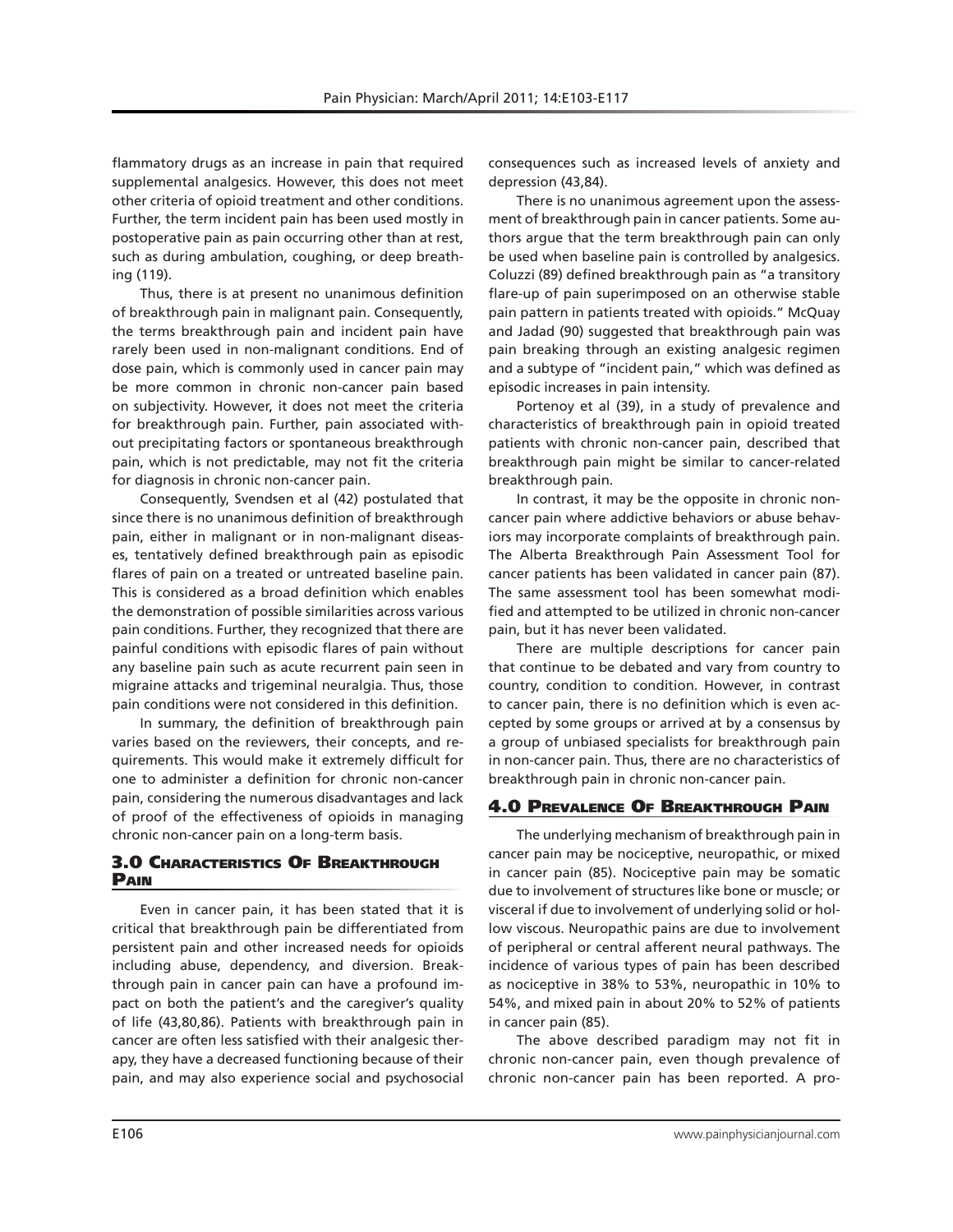spective survey of 43 patients with advanced illnesses other than cancer reported a prevalence of 63%, with characteristics similar to those of breakthrough pain in cancer (120). Portenoy et al (39) evaluated the prevalence of breakthrough pain utilizing the same criteria as cancer pain. They also showed that the prevalence of 74% in the non-cancer group exceeded the prevalence of 64% (45) and 51% (46) in the cancer surveys, but the median frequency of 2 pains per day was slightly less with 4 per day (45) and 6 per day (46) recorded among those with cancer. The time to peak intensity (10 minutes or less) and the median duration (one hour or less) were similar across samples, and approximately two-thirds of all pains could be related to an identifiable precipitant, especially end of dose failure in one-fourth of the pains.

Portenoy et al (39) evaluated 228 patients with diverse types of chronic non-cancer pain from 9 pain programs through a telephone questionnaire with a breakthrough pain assessment algorithm originally designed for cancer patients. They described that 74% of the patients experienced severe to excruciating breakthrough pain. Among those with breakthrough pain, the most common syndrome was low back pain (52%), and the underlying pathophysiologic was variably characterized as somatic (38%), neuropathic (18%), visceral (4%), or mixed (40%). Not surprisingly, they also reported a total of 189 different types of breakthrough pain. They reported the median number of episodes per day was 2 with a median duration of breakthrough pain of 60 minutes, ranging from one to 720 minutes, with most precipitating causes being activity related. However, they also described that onset could never be predicted for 45% of pains and only sometimes predicted for 31% of pains.

Portenoy et al (40), in a 2010 publication, again evaluated breakthrough pain in community-dwelling patients with cancer pain and non-cancer pain. They concluded that the prevalence of breakthrough pain among community-dwelling patients is lower than that found in prior studies of a more selected population. However, breakthrough pain was more prevalent among patients with non-cancer pain than patients with cancer pain, and although there were many similarities, they identified some differences which may be relevant to treatment strategies with a prevalence of breakthrough pain in 33% with cancer pain and 48% with non-cancer pain, without variation of breakthrough pain by a diagnosis, even though neuropathic pain was more common in those with breakthrough

pain. The results were similar to their previous publications (39,45,46)

Bennett et al (65) also evaluated the prevalence and characteristics of breakthrough pain in patients receiving opioids for chronic back pain in speciality clinics. They employed 117 patients taking opioids for a primary diagnosis of back pain and receiving care at geographically diverse pain treatment centers. Patients had pain lasting at least 6 months and had controlled "baseline pain." Their results showed that 74% experienced 93 types of breakthrough pain with a median number of breakthrough pain episodes per day of 2, median time to maximum intensity of 10 minutes, and median duration of 55 minutes. They also showed that onset could not be predicted for 46% of pains. Eighty-three percent of the patients used shorter-acting opioids for breakthrough pain, whereas others used NSAIDS, antidepressants, anticonvulsants, skeletal muscle relaxants, intrathecal local anesthetics, and transdermal local anesthetics.

Thus, the existence of breakthrough pain in chronic non-cancer pain is debated. Portenoy et al (39,45), staunch proponents who defined breakthrough pain initially, have championed the literature of breakthrough pain in opioid-treated patients with chronic non-cancer pain (40). Even then, very little is known about the prevalence and characteristics of breakthrough pain in the population with chronic non-cancer pain. An inherent issue regarding breakthrough pain is the subjective nature of chronic pain, and also the desire of patients to obtain 100% pain relief and be more comfortable. The philosophy that more is better causes multiple issues.

Neither the prevalence nor its mechanism is known in chronic non-cancer pain, thus, it would be difficult to postulate either the mechanism or even existence of breakthrough pain in chronic non-cancer pain.

## 5.0 Impact of Breakthrough Pain

The impact of breakthrough pain in cancer pain is understandably profound on quality of life. Further, patients with breakthrough pain are often less satisfied with their analgesic therapy, they have decreased functioning because of their pain, and may also experience social and psychosocial consequences, such as increased levels of anxiety and depression (79). Further, in cancer pain, breakthrough can be a poor prognostic indicator (121) and the site of breakthrough pain may predict response to treatment (85).

In contrast to cancer pain which has been well studied, there is no significant evidence in chronic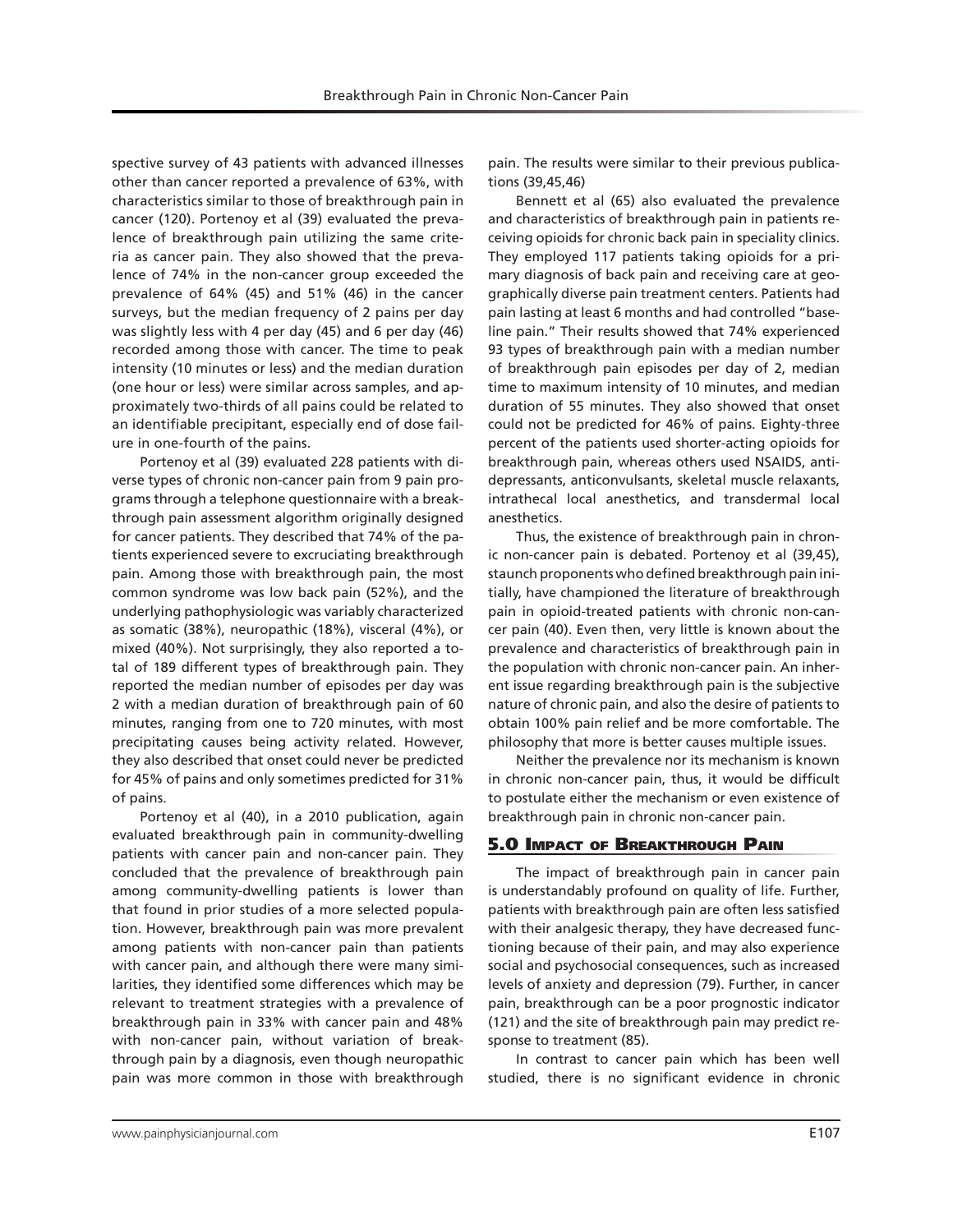non-cancer pain of impact and health care burden. Contrary to this, there is substantial evidence of the deleterious effects of opioid therapy for chronic pain without quality of life improvement; a decrease in opioid doses improves pain and function due to multiple reasons including opioid-induced hyperalgesia (1-4,12,15,16,18,26-34,58,66,72,74,122-134).

However, there have been very few studies evaluating impact on function, mood, and quality of life (41,135,136). Taylor et al (135) evaluated the impact of breakthrough pain on quality of life in patients with chronic non-cancer pain. They evaluated 56 adults with chronic non-cancer pain using oral transmucosal fentanyl citrate. Forty-three patients qualified for in-depth analysis. They showed breakthrough pain had significant impact on general activity level and ability to work. They concluded that breakthrough pain appeared to be a clinically important condition in this population and was associated with an adverse impact on quality of life. Abernethy et al (136) presented a health economic model of breakthrough pain. They provided a rubric within which stakeholders - including providers, institutional leaders, administrators, and policy makers - can systematically balance the myriad potential effects of different treatment scenarios to guide decision-making. They concluded that breakthrough pain exacted a well-documented toll on quality of life and incurred personal expense. At the societal level, they concluded that breakthrough pain hampered productivity and its costs strained an already overburdened payer system. Portenoy et al (41) also evaluated the impact on function, mood, and quality of life. The results showed that 48%, or 48 of the 99 patients with non-cancer pain, had breakthrough pain. Compared to those without breakthrough pain, patients with breakthrough pain had increased pain interference in function, with increased somatic complaints, pain complaints, depression, decreased quality of life, and increased difficulties with function.

However, all these studies are the result of subjective evaluation with resultant extra opioids. Thus, the validity of any of the studies is debatable.

# 6.0 Assessment

Assessment of breakthrough pain in chronic noncancer pain is difficult, even though multiple assessment modalities have been described in cancer pain (43,75,76,79,87,137-142). The usual time from onset to maximum breakthrough pain intensity is 3 minutes and duration is 30 minutes (37,38,45,46,140). Consequently, assessment for response needs to be at short intervals.

Most studies measure breakthrough pain intensity by a numeric rating scale or some other scale by gauging changes in pain intensity from baseline at particular intervals, peak pain intensity differences, the sum of pain intensity differences, peak pain relief, and total pain relief over time. The applicability of these principles to chronic non-cancer pain is based only on hypothesis.

# 7.0 Management of Breakthrough Pain

# 7.1 Issues

The treatment of chronic pain, therapeutic opioid use and abuse, and the non-medical use of prescription drugs have been topics of intense focus and debate (1- 4,12-3458,66-74,143,144). The majority of attraction for the unlimited use of opioids with long-acting and short-acting combinations with emergence of breakthrough pain has been due in some measure to the campaign about the alleged undertreatment of pain (1- 3,5,6,34,47-51,58,66-74,145-164), even though the information has been very sparse and derived from mostly cancer pain and postoperative pain. Thus, Americans, constituting only 4.6% of the world's population, have been consuming 80% of the global opioid supply, and 90% of the global hydrocodone supply, as well as twothirds of the world's illegal drugs (1,5,164,165). Retail sales of commonly used opioid medications, prescriptions for opioids, the amount of opioids per person in the United States, emergency department visits for prescription-controlled drug abuses, unintentional deaths due to prescription-controlled substances, therapeutic opioids, and opioid abuse have been steadily rising (1).

Along with multiple deleterious effects associated with chronic pain, including disability, the prevalence of chronic pain has been increasing (167). Multiple interventional techniques have been evaluated with evidence to provide improvement in functional status and pain relief in a significant proportion of patients, which should decrease opioid use and avoid the issues related to breakthrough pain (34,74,166,168-206). The deleterious effects of opioids have been described.

It appears that in the modern era, more attention must be focused on adverse consequences, diversion, and misuse rather than undertreatment of pain. Multiple authors have shown escalating therapeutic opioid use (1-3,207-210). Furthermore, what is important are the deleterious effects of early or continued use of opioids (122-134). Importantly, opioid use has been associated with increased disability, medical costs, subsequent surgery, and continued or late opioid use in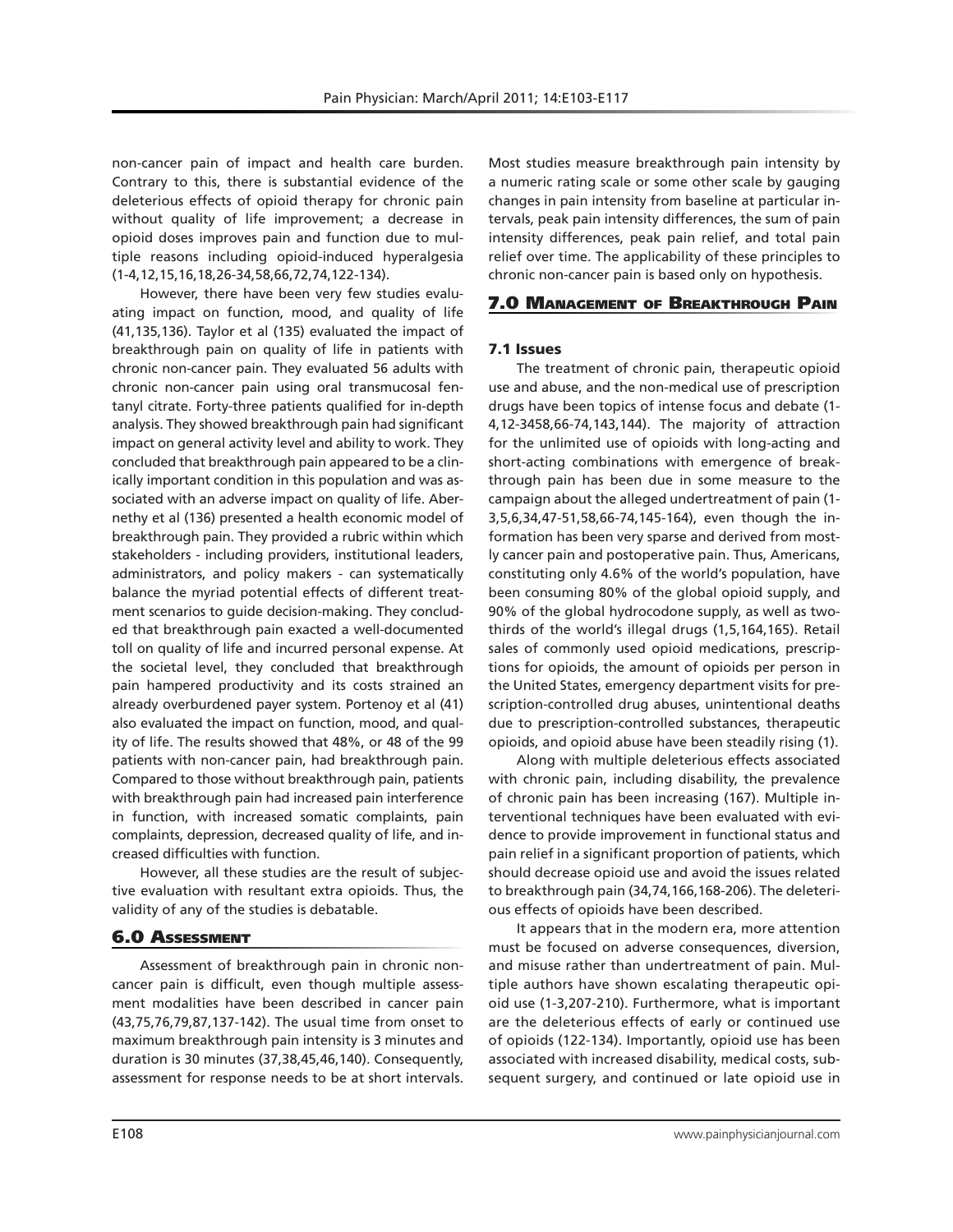chronic pain (1-3,122-134). An epidemiologic study from Denmark (129), where opioids are prescribed liberally for chronic pain, demonstrated worse pain, higher health care utilization, and lower activity levels in opioid treated patients compared to a matched cohort of chronic pain patients not using opioids, suggesting that when opioids are prescribed liberally, even if some patients benefit, the overall population does not. In addition, Eriksen et al (130) also demonstrated worse pain, higher health care utilization, and lower activity levels in opioid-treated patients compared with a matched cohort of chronic pain patients not using opioids. Other studies also have shown that instead of improving functional status, opioid use has been associated with increased disability, medical costs, subsequent surgery, and continued or late opioid use. Further, overall evidence from epidemiological studies regarding function and quality of life with opioids is very weak (1-4,15-18,34,57,66,131,143,144,205).

#### 7.2 Effectiveness of Treatment

There has not been any significant literature studying the effectiveness of treatment of breakthrough pain in chronic non-cancer pain.

A study reported the long-term safety and tolerability of fentanyl buccal tablet for the treatment of breakthrough pain in opioid-tolerant patients with chronic pain (92). This was a long-term (18-month), open-label study assessing the safety and tolerability of fentanyl buccal tablets for the treatment of breakthrough pain in 646 opioid-tolerant patients receiving around-the-clock opioids for persistent non-cancer pain. Almost all the patients were included in the dose titration study. By the end of the dose titration, 87% had achieved a successful dose and 14% had discontinued treatment, mainly because of adverse events or lack of efficacy. Overall, only 22% of the patients completed the 18-month maintenance phase of the study. The majority discontinued treatment due to adverse side effects, non-compliance with study medication, very few due to lack of efficacy, and a large number because of one site closure, which contributed to approximately 25% of the discontinuations. Patients were offered as many as 8 doses of fentanyl buccal tablets ranging from 100 to 800 mcg. The successful dose was 800 mcg in 42% of the patients, 600 mcg in 24% of the patients, 400 mcg in 20% of the patients, and 200 mcg in 11% of the patients. Thus, these doses are considered fairly high with poor outcomes. Eighty-eight percent of the patients had one or more adverse events. Overall,

this study shows that despite very high doses of fentanyl provided to these patients at their will, it was not highly successful.

A meta-analysis evaluated the impact of opioid rescue medication for breakthrough pain on the efficacy and tolerability of long-acting opioids in patients with chronic non-malignant pain (94) after 48 studies were identified. Results showed that after adjusting for potentially confounding variables (study design and type of opioid), the difference in analgesic efficacy between the "rescue" and the "no-rescue" studies was not significant, with regression coefficients close to 0% and 95% confidence intervals that excluded an effect of more than 18 points on a 0-100 scale in each case. There was also no significant difference between the rescue and the no-rescue studies for the incidence of nausea, constipation, or somnolence in both the unadjusted and adjusted analysis. Consequently, the authors concluded that they found no evidence that rescue medications, short-acting opioids for breakthrough pain, affects analgesic efficacy of long-affecting opioids or the incidence of common opioid-related side effects among chronic non-malignant pain patients. This evaluation shows that there is neither evidence for effectiveness of treatment of breakthrough pain, nor even the prevalence of breakthrough pain.

Fentanyl buccal tablets for relief of breakthrough pain in opioid-treatment patients with chronic low back pain was also studied in a randomized, placebocontrolled study, by Portenoy et al (95), strong proponents of breakthrough pain, sponsored by drug maker Cephalon Inc. As others have reported, breakthrough pain was present in a significant proportion of patients and fentanyl buccal tablets are efficacious and very well tolerated in the treatment of breakthrough pain in opioid-treated patients with chronic low back pain. The study included 16 pain treatment centers in the United States. The titration was achieved by openlabeled titration.

#### 7.3 Treatment

In an era of escalating therapeutic opioid use and abuse, with a lack of evidence for the effectiveness of opioids, in consideration of breakthrough pain, increasing opioid dosages leading to potential adverse consequences appears to be inappropriate.

Three principles have been proposed for the management of breakthrough pain in cancer pain which involve implementation of primary therapies for the underlying etiology of pain, where therapy such as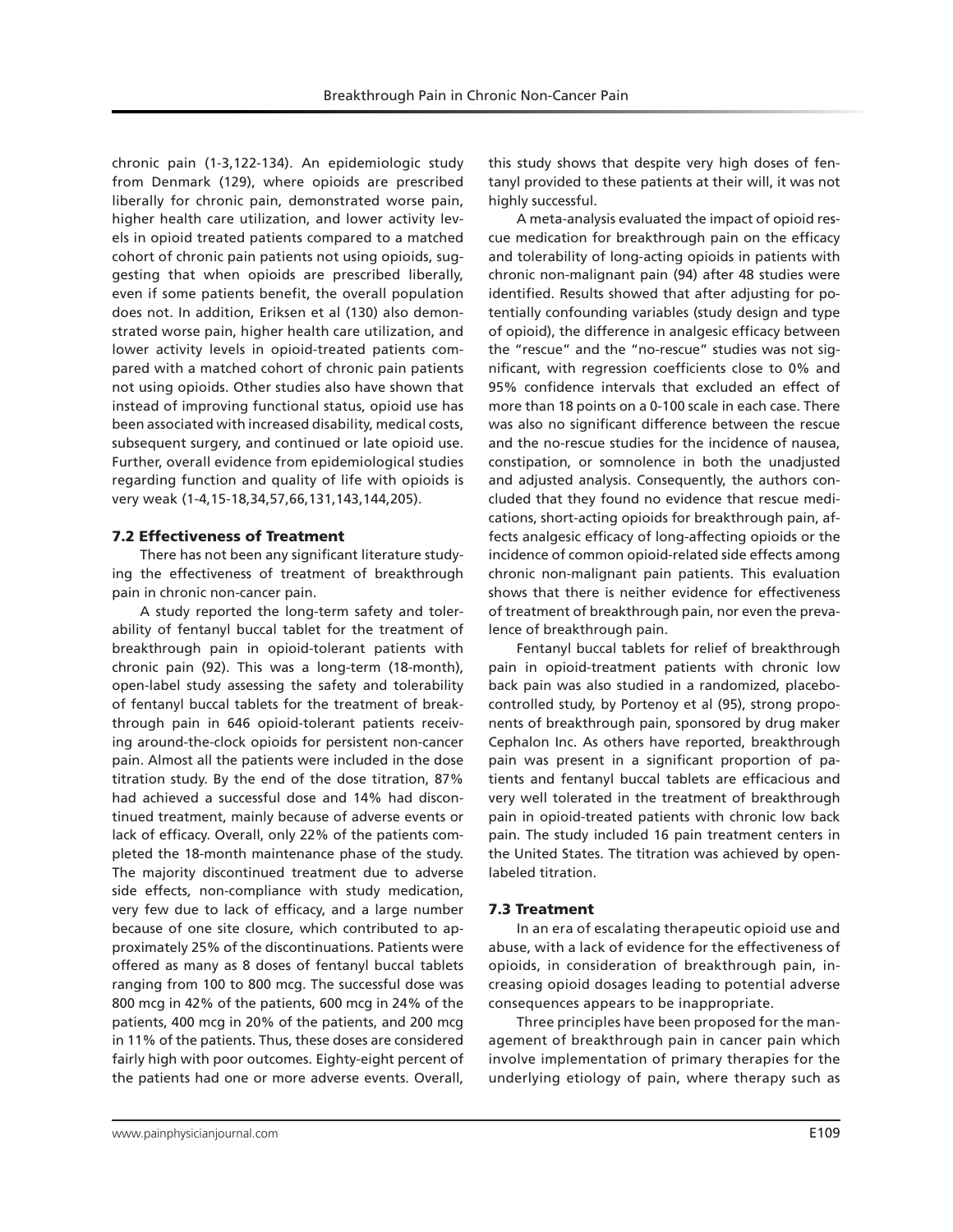chemotherapy, radiotherapy, and surgery can modify the pathologic process of the disease and may result in an improvement in both background and breakthrough pain; optimizing around-the-clock medication using the World Health Organization (WHO) ladder to deliver a combination of analgesics and adjuvant analgesics; and specific pharmacological interventions for pain such as supplemental analgesia. In a 2007 Cochrane review of opioids for the management of breakthrough pain in cancer patients (79), the authors concluded that breakthrough pain is a common and debilitating component of pain in patients with cancer. They concluded that oral transmucosal fentanyl citrate was effective in management of breakthrough pain.

In reality, in chronic non-cancer pain, patients request medication for breakthrough pain even if they are on q 6 hour dosage of medications. Further, they request these numerous doses instead of 2 episodes as Portenoy et al (39) have described. In addition, functional status generally does not improve and patients become more dependent and the long-acting drugs become less effective with escalating dosages (1,18,34). Further, patients also prefer short-acting medications better than long-acting ones. Consequently, none of these assessment modalities would be applicable for management of chronic non-cancer pain for so-called breakthrough pain.

The assessment as well as treatment of complaints of breakthrough or episodic pain should follow the same pattern as opioid induced hyperalgesia. A patient must be evaluated clearly for undertreatment, opioid hyperalgesia, increase of pain with new onset pathology, drug diversion, dependency, addiction, abuse, and misuse. The treatment is based on appropriate principles with behavioral modification, exercise programs, interventional techniques, and the addition of non-steroidal anti-inflammatory agents and education.

## 8.0 Summary

There is no significant evidence of any type of breakthrough pain in chronic non-cancer pain based on available literature, methodology utilized, and response to opioids in chronic non-cancer pain. The advocacy for increased usage of opioids in the treatment of chronic pain dates back to the liberalization of laws governing opioid prescription for the treatment of chronic non-cancer pain by state medical boards in the late 1990s (52), and is exploding with the introduction of new pain management standards for inpatient and outpatient medical care implemented by the Joint Commission on Accreditation of Healthcare Organizations (JCAHO) in 2000 (59,64), and the advocacy by many physicians and organizations for increased use of opioids (3,4,53-56,120). In addition, the usage of opioids, in general, and the most potent forms of opioids including Schedule II drugs in particular, has dramatically increased (207-209). This dramatic increase has been due to a shift in the regulations largely driven by published, albeit weak, evidence suggesting that opioids could be used safely in selected persons with chronic non-cancer pain (7), by the advocacy of physicians and others who felt constrained by the near absolute prohibition of such before that time (56), and by consensus of professional societies of pain specialists who believe that chronic pain had been previously undertreated (53). Despite the escalating use and abuse of therapeutic opioids (1), nearly 15 to 20 years later, the scientific evidence for the effectiveness of opioids for chronic non-cancer pain remains unclear. Concerns continue regarding efficacy (3,4,6,34); problematic physiologic effects such as hyperalgesia (18), hypogonadism, and sexual dysfunction; and adverse effects – especially the potential for misuse and abuse (57,131) – and the increase in opioid-related deaths (7-11). During the same period, numerous efforts by organizations for appropriate use and exercise of constraints have been misrepresented (3,143,144,205).

# **9.0 CONCLUSION**

Breakthrough pain in chronic non-cancer pain appears to be a hypothesis without any significant evidence leading to excessive use and abuse of opioids. Thus, patients must be evaluated when they request medication for breakthrough pain or episodic pain and educated along with the application of principles of appropriate pain management therapy with repeat evaluations with investigations of all the causes and application of other modalities including functional interventional techniques and behavioral management.

## **ACKNOWLEDGMENTS**

The authors wish to thank Sekar Edem for assistance in the search of the literature, Tom Prigge, MA for manuscript review, and Tonie M. Hatton and Diane E. Neihoff, transcriptionists, for their assistance in preparation of this manuscript. We would like to thank the editorial board of *Pain Physician* for review and criticism in improving the manuscript.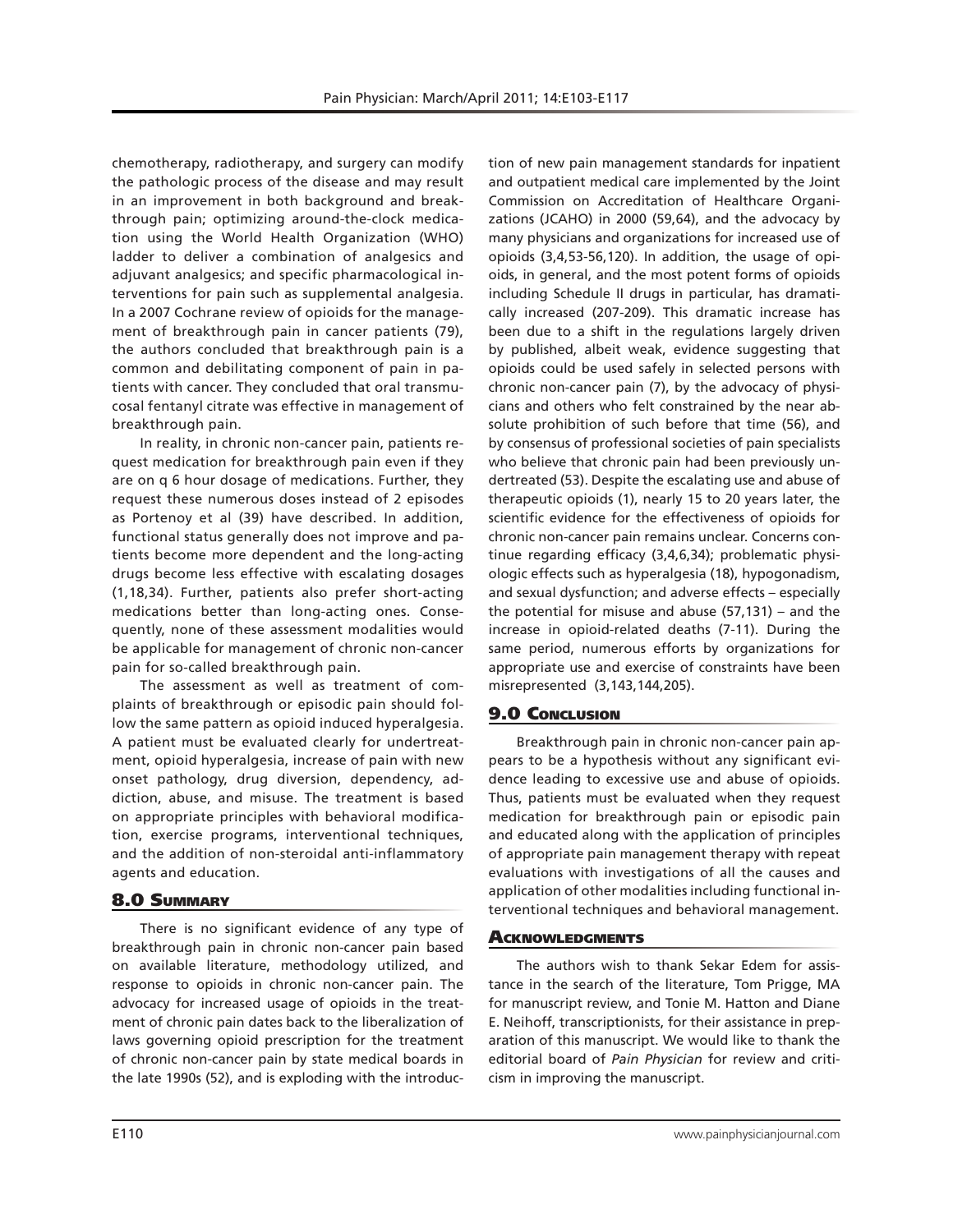#### **REFERENCES**

- 1. Manchikanti L, Fellows B, Ailinani H, Pampati V. Therapeutic use, abuse, and nonmedical use of opioids: A tenyear perspective. *Pain Physician* 2010; 13:401-435.
- 2. Okie S. A flood of opioids, a rising tide of deaths. *New Engl J Med* 2010; 363:1981-1985.
- 3. Trescot AM, Helm S, Hansen H, Benyamin R, Glaser SE, Adlaka R, Patel S, Manchikanti L. Opioids in the management of chronic non-cancer pain: An update of American Society of the Interventional Pain Physicians' (ASIPP) guidelines. *Pain Physician* 2008; 11:S5- S62.
- 4. Chou R, Huffman L. *Use of Chronic Opioid Therapy in Chronic Non-cancer Pain: Evidence Review*. American Pain Society, Glenview, IL, 2009. http://www.ampainsoc.org/pub/pdf/ Opioid\_Final\_Evidence\_Report.pdf
- Kuehn BM. Opioid prescriptions soar: Increase in legitimate use as well as abuse. *JAMA* 2007; 297:249-251.
- 6. Ballantyne JC. Opioid analgesia: Perspectives on right use and utility. *Pain Physician* 2007; 10:479-491.
- Hall AJ, Logan JE, Toblin RL, Kaplan JA, Kraner JC, Bixler D, Crosby AE, Paulozzi LJ. Patterns of abuse among unintentional pharmaceutical overdose fatalities. *JAMA* 2008; 300:2613-2620.
- 8. Paulozzi LJ, Logan JE, Hall AJ, McKinstry E, Kaplan JA, Crosby AE. A comparison of drug overdose deaths involving methadone and other opioid analgesics in West Virginia. *Addiction* 2009; 104:1541-1548.
- 9. Manchikanti KN, Manchikanti L, Damron KS, Pampati V, Fellows B. Increasing deaths from opioid analgesics in the United States: An evaluation in an interventional pain management practice. *J Opioid Manage* 2008; 4:271- 283.
- 10. Warner M, Chen LJ, Makuc DM. Increase in fatal poisonings involving opioid analgesics in the United States, 1999-- 2006. NCHS data brief, no 22. National Center for Health Statistics; Hyattsville, MD: 2009.
- 11. Dhalla IA, Mamdani MM, Sivilotti ML, Kopp A, Qureshi O, Juurlink DN. Prescribing of opioid analgesics and related mortality before and after the introduction of long-acting oxycodone. *CMAJ* 2009; 181:891-896.
- 12. Martell BA, O'Connor PG, Kerns RD, Beck WC, Morales KH, Kosten TR, Fiellen DA. Systematic review: Opioid treatment for chronic back pain: Prevalence, efficacy, and association with addiction. *Ann Intern Med* 2007; 146:116-127.
- 13. Substance Abuse and Mental Health Services Administration. (2010). *Results from the 2009 National Survey on Drug Use and Health: Volume I. Summary of National Findings* (Office of Applied Studies, NSDUH Series H-38A, HHS Publication No. SMA 10-4586Findings). Rockville, MD.

www.oas.samhsa.gov/NSDUH/ 2k9NSDUH/2k9ResultsP.pdf

- 14. US Department of Health and Human Services. Office of Applied Studies, Substance Abuse and Mental Health Services Administration (SAMHSA). Drug Abuse Warning Network, 2008: Area Profiles of Drug-Related Mortality. Rockville, MD, 2010.
- 15. Manchikanti L, Benyamin R, Datta S, Vallejo R, Smith HS. Opioids in chronic noncancer pain. *Expert Rev Neurother* 2010; 10:775-789.
- 16. Kuehn B. Alarming nonfatal overdose rates found for opioids, sedatives, and tranquilizers. *JAMA* 2010; 303:2020- 2021.
- 17. Chapman CR, Lipschitz DL, Angst MS, Chou R, Denisco RC, Donaldson GW, Fine PG, Foley KM, Gallagher RM, Gilson AM, Haddox JD, Horn SD, Inturrisi CE, Jick SS, Lipman AG, Loeser JD, Noble M, Porter L, Rowbotham MC, Schoelles KM, Turk DC, Volinn E, Von Korff MR, Webster LR, Weisner CM. Opioid pharmacotherapy for chronic non-cancer pain in the United States: A research guideline for developing an evidence-base. *Pain* 2010; 11:807-829.
- 18. Silverman SM. Opioid induced hyperalgesia: Clinical implications for the pain practitioner. *Pain Physician* 2009; 12:679-684.
- 19. Wang J, Christo PJ. The influence of prescription monitoring programs on chronic pain management. *Pain Physician* 2009; 12:507-515.
- 20. Manchikanti L, Singh V, Boswell MV. Interventional pain management at crossroads: The perfect storm brewing for a new decade of challenges. *Pain Physician* 2010; 13:E111-E140.
- 21. Benyamin RM, Datta S, Falco FJE. A perfect storm in interventional pain man-

agement: Regulated, but unbalanced. *Pain Physician* 2010; 13:109-116.

- 22. Manchikanti L, Giordano J, Boswell MV, Fellows B, Manchukonda R, Pampati V. Psychological factors as predictors of opioid abuse and illicit drug use in chronic pain patients. *J Opioid Manage*  2007; 3:89-100.
- 23. Cone EJ, Caplan YH. Urine toxicology testing in chronic pain management. *Postgrad Med* 2009; 121:91-102.
- 24. Evans M, Kriger S, Gunn J, Schwilke G. Effective monitoring of opiates in chronic pain patients. *Pract Pain Manag* 2009; 9:32-33.
- 25. Couto JE, Romney MC, Leider HL, Sharma S, Goldfarb NI. High rates of inappropriate drug use in the chronic pain population. *Popul Health Manag* 2009; 12:185-190.
- 26. Gilbert JW, Wheeler GR, Mick GE, Storey BB, Herder SL, Richardson GB, Watts E, Gyarteng-Dakwa K, Marino BS, Kenney CM, Siddiqi M, Broughton PG. Importance of urine drug testing in the treatment of chronic noncancer pain: Implications of recent medicare policy changes in Kentucky. *Pain Physician* 2010; 13:167-186.
- 27. Gilbert JW, Wheeler GR, Mick GE, Storey BB, Herder SL, Richardson GB, Watts E, Gyarteng-Dakwa K, Marino BS, Kenney CM, Siddiqi M, Broughton PG. Urine drug testing in the treatment of chronic noncancer pain in a Kentucky private neuroscience practice: The potential effect of Medicare benefit changes in Kentucky. *Pain Physician* 2010; 13:187- 194.
- 28. Pesce A, Rosenthal M, West R, West C, Mikel C, Almazan P, Latyshev S. An evaluation of the diagnostic accuracy of liquid chromatography-tandem mass spectrometry versus immunoassay drug testing in pain patients. *Pain Physician* 2010; 13:273-281.
- 29. Pesce A, West C. In response: Numerous studies show urine drug testing a critical tool in treatment of chronic non-cancer pain. *Pain Physician* 2010; 13:503-504.
- 30. Pesce A, West C, West R, Crews B, Mikel C, Almazan P, Latyshev S, Rosenthal M, Horn P. Reference intervals: A novel approach to detect drug abuse in a pain patient population. *J Opioid Manage* 2010; 6:341-350.
- 31. West R, Pesce A, West C, Crews B, Mikel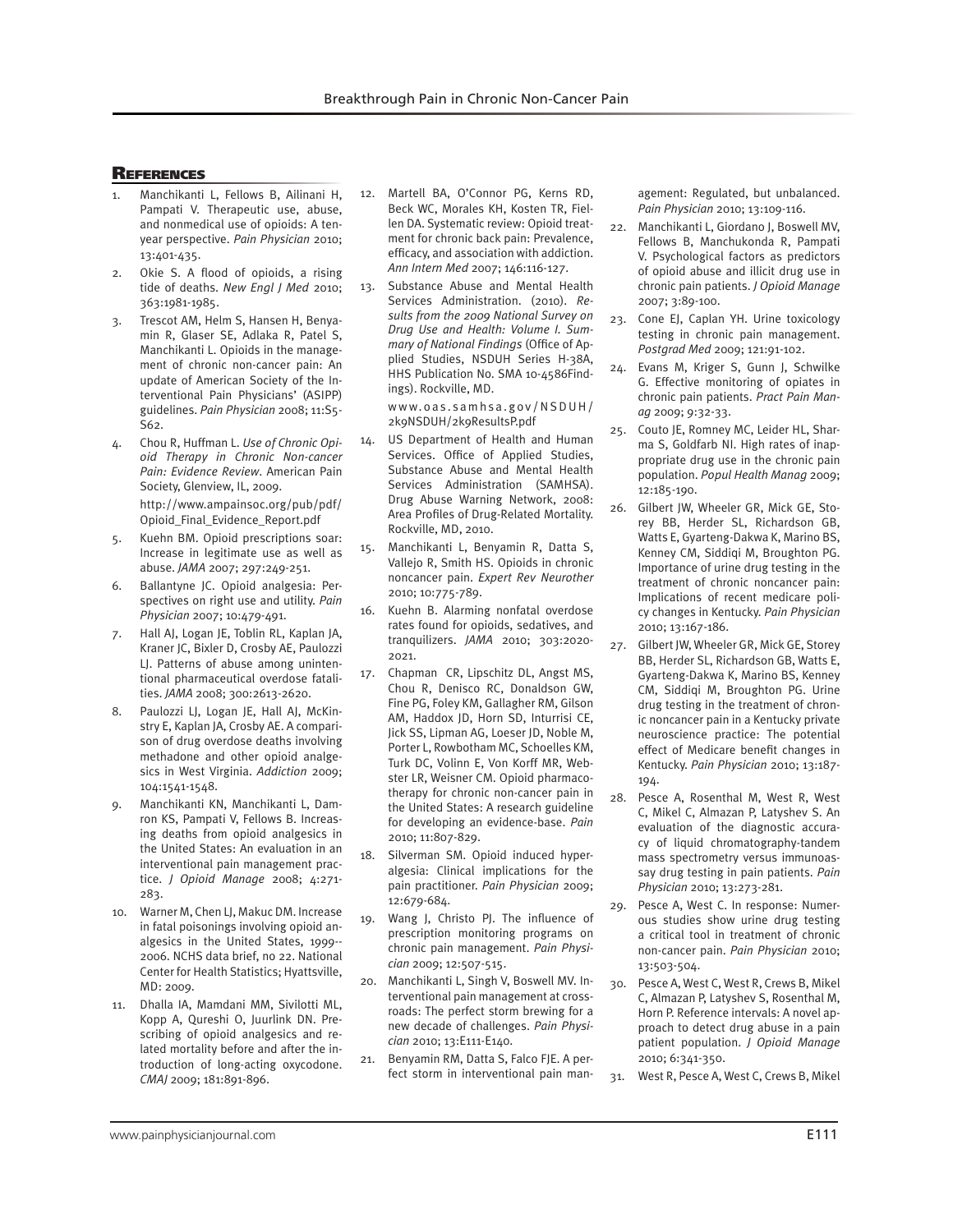C, Almazan P, Rosenthal M, Latyshev S. Comparison of clonazepam compliance by measurement of urinary concentration by immunoassay and LC-MS/MS in pain management population. *Pain Physician* 2010; 13:71-78.

- 32. West R, Pesce A, West C, Crews B, Mikel C, Rosenthal M, Almazan P, Latyshev S. Observations of medication compliance by measurement of urinary drug concentrations in a pain management population. *J Opioid Manage* 2010; 6:253-257.
- 33. Manchikanti L, Malla Y, Wargo BW, Cash KA, Pampati V, Damron KS, McManus CD, Brandon DE. Protocol for accuracy of point of care (POC) or in-office urine drug testing (immunoassay) in chronic pain patients: A prospective analysis of immunoassay and liquid chromatography tandem mass spectometry (LC/ MS/MS). *Pain Physician* 2010; 13:E1- E22.
- 34. Manchikanti L, Ailinani H, Koyyalagunta L, Datta S, Singh V, Eriator I, Sehgal N, Shah R, Benyamina RM, Vallejo R, Fellows B, Christo PJ. A systematic review of randomized trials of long-term opioid management for chronic noncancer pain. *Pain Physician* 2011; \_\_\_\_ \_.
- 35. Passik SD, Messina J, Golsorkhi A, Xie F. Aberrant drug-related behavior observed during clinical studies involving patients taking chronic opioid therapy for persistent pain and fentanyl buccal tablet for breakthrough pain. *J Pain Symptom Manage* 2011; 41:116-125.
- 36. Braden JB, Russo J, Fan MY, Edlund MJ, Martin BC, DeVries A, Sullivan MD. Emergency department visits among recipients of chronic opioid therapy. *Arch Intern Med* 2010; 170:1425-1432.
- 37. Katz MH. Long-term opioid treatment of nonmalignant pain: A believer loses his faith. *Arch Intern Med* 2010; 170:1422- 1424.
- 38. Dunn KM, Saunders KW, Rutter CM, Banta-Green CJ, Merrill JO, Sullivan MD, Weisner CM, Silverberg MJ, Campbell CI, Psaty BM, Von Korff M. Opioid prescriptions for chronic pain and overdose: A cohort study. *Ann Intern Med* 2010; 152:85-92.
- 39. Portenoy R, Bennett DS, Rauck R, Simon S, Taylor D, Brennan M, Shoemaker S. Prevalence and characteristics of breakthrough pain in opioid-treated patients with chronic noncancer pain. *J Pain* 2006; 7:583-591.
- 40. Portenoy RK, Bruns D, Shoemaker B,

Shoemaker SA. Breakthrough pain in community-dwelling patients with cancer pain and noncancer pain, part 1: Prevalence and characteristics. *J Opioid Manag* 2010; 6:97-108.

- 41. Portenoy RK, Bruns D, Shoemaker B, Shoemaker SA. Breakthrough pain in community-dwelling patients with cancer pain and noncancer pain, part 2: Impact on function, mood, and quality of life. *J Opioid Manag* 2010; 6:109- 116.
- 42. Svendsen KB, Andersen S, Arnason S, Arnér S, Breivik H, Heiskanen T, Kalso E, Kongsgaard UE, Sjogren P, Strang P, Bach FW, Jensen TS. Breakthrough pain in malignant and non-malignant diseases: A review of prevalence, characteristics and mechanisms. *Eur J Pain* 2005; 9:195-206.
- 43. Davis MP. Recent development in therapeutics for breakthrough pain. *Expert Rev Neurother* 2010; 10:757-773.
- 44. Portenoy RK, Forbes K, Lussier D, Hanks G*.* Difficult pain problems: An integrated approach. In: Doyle D, Hanks G, Cherny N, Calman K (eds). *Oxford Textbook of Palliative Medicine,* 3rd Edition. Oxford University Press, Oxford, UK, 2004, pp 438-458.
- 45. Portenoy RK, Hagen NA. Breakthrough pain: Definition, prevalence and characteristics. *Pain* 1990; 41:273-281.
- 46. Portenoy RK, Payne D, Jacobsen P. Breakthrough pain: Characteristics and impact in patients with cancer pain. *Pain* 1999; 81:129-134.
- 47. Brennan MJ, Stanos S. Strategies to optimize pain management with opioids while minimizing risk of abuse. *PM R* 2010; 2:544-558.
- 48. Rodriguez KL, Hanlon JT, Perera S, Jaffe EJ, Sevick MA. A cross-sectional analysis of the prevalence of undertreatment of nonpain symptoms and factors associated with undertreatment in older nursing home hospice/palliative care patients. *Am J Geriatr Pharmacother* 2010; 8:225-232.
- 49. Candiotti KA, Gitlin MC. Review of the effect of opioid-related side effects on the undertreatment of moderate to severe chronic non-cancer pain: Tapentadol, a step toward a solution? *Curr Med Res Opin* 2010; 26:1677-1684.
- 50. Fairchild A. Under-treatment of cancer pain. *Curr Opin Support Palliat Care* 2010; 4:11-15.
- 51. Claxton RN, Blackhall L, Weisbord SD, Holley JL. Undertreatment of symptoms in patients on maintenance he-

modialysis. *J Pain Symptom Manage* 2010; 39:211-218.

- 52. Federation of State Medical Boards of the US. Model guidelines for the use of controlled substances for the treatment of pain: A policy document of the Federation of State Medical Boards of the United States, Inc., Dallas, TX, 1998.
- 53. The American Academy of Pain Medicine; the American Pain Society. The use of opioids for the treatment of chronic pain. A consensus statement from the American Academy of Pain Medicine and the American Pain Society. *Clin J Pain* 1997; 13:6-8.
- 54. Melzack R. The tragedy of needless pain. *Sci Am* 1990; 262:27-33.
- 55. Lamberg L. New guidelines on managing chronic pain in older persons. *JAMA* 1998; 280:311.
- 56. Hill CS. Government regulatory influences on opioid prescribing and their impact on the treatment of pain of nonmalignant origin. *J Pain Symptom Manage* 1996; 11:287-298.
- 57. Robinson RC, Gatchel RJ, Polatin P, Deschner M, Noe C, Gajraj N. Screening for problematic prescription opioid use. *Clin J Pain* 2001; 17:220-228.
- 58. National Opioids Use Guideline Group (NOUGG). Canadian guidelines for safe and effective use of opioids for chronic non-cancer pain, Version 5.6. April 2010.

http://nationalpaincentre.mcmaster.ca/documents/opioid\_guideline\_ part\_b\_v5\_6.pdf

- 59. Narasimhaswamy S, Vedi C, Xavier Y, Tseng CH, Shine D. Effect of implementing pain management standards. *J Gen Intern Med* 2006; 21:689-693.
- 60. Should healthcare providers screen for pain as the fifth vital sign? How about some evidence? *The Back Letter* 2010; 25:133, 139-141.
- 61. Schiavenato M, Craig KD. Pain assessment as a social transaction. *Clin J Pain* 2010; 26:667-676.
- 62. Lucas CE, Vlahos AL, Ledgerwood AM. Kindness kills: The negative impact of pain as the fifth vital sign. *J Am Coll Surg* 2007; 205:101-107.
- 63. Mularski RA, White-Chu F, Overbay D, Miller L, Asch SM, Ganzini L. Measuring pain as the 5th vital sign does not improve quality of pain management. *J Gen Intern Med* 2006; 21:607-612.
- 64. Phillips DM. JCAHO pain management standards are unveiled. Joint Commis-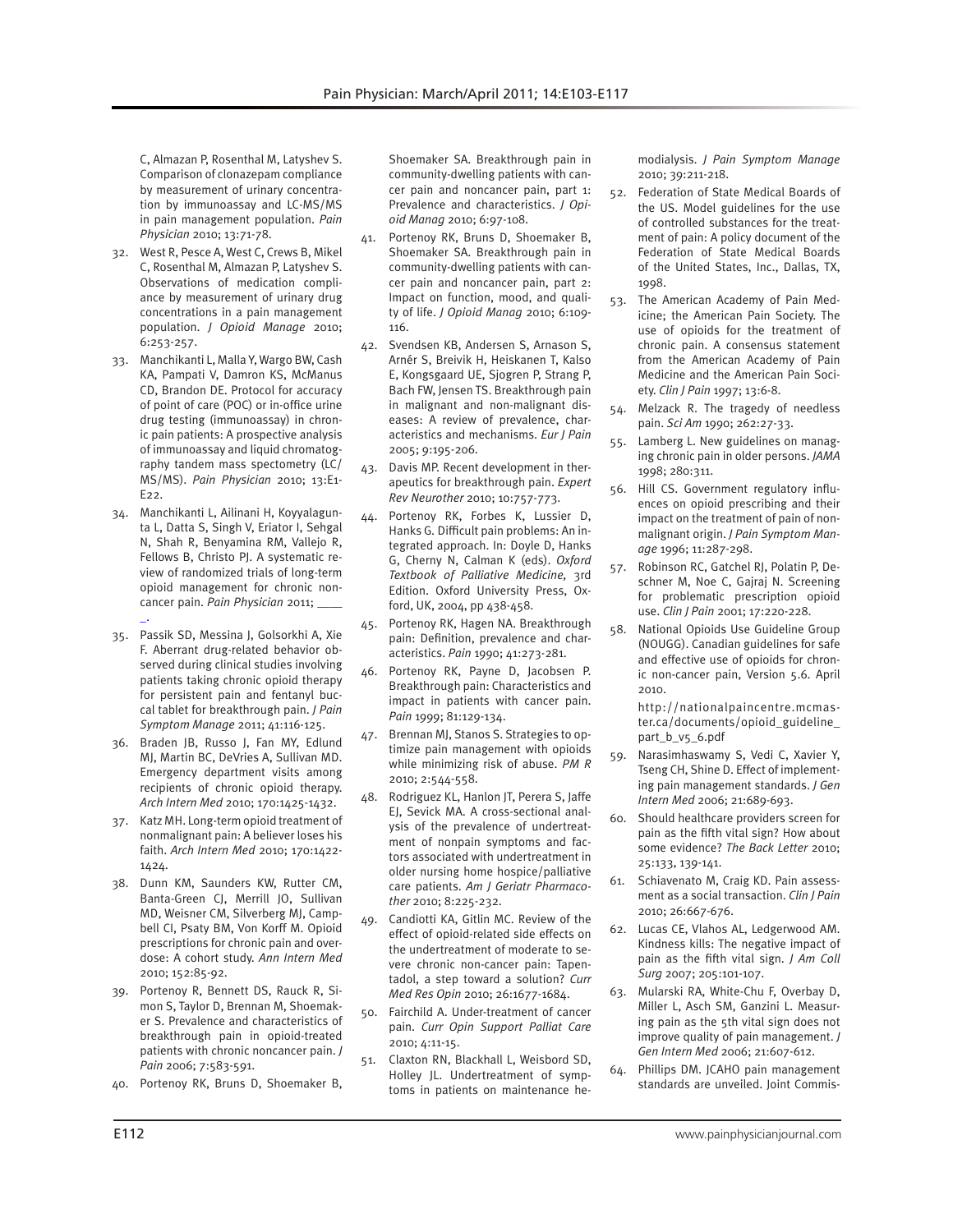sion on Accreditation of Healthcare Organizations. *JAMA* 2000; 284:428-429.

- 65. Bennett DS, Simon S, Brennan M, Shoemaker SA. Prevalence and characteristics of breakthrough pain in patients receiving opioids for chronic back pain in pain specialty clinics. *J Opioid Manag* 2007; 3:101-106.
- 66. Noble M, Treadwell JR, Tregear SJ, Coates VH, Wiffen PJ, Akafomo C, Schoelles KM. Long-term opioid management for chronic noncancer pain. *Cochrane Database Syst Rev* 2010; CD006605.
- 67. Airaksinen O, Brox JI, Cedraschi C, Hildebrandt J, Klaber-Moffett J, Kovacs F, Mannion AF, Reis S, Staal JB, Ursin H, Zanoli G; COST B13 Working Group on Guidelines for Chronic Low Back Pain. Chapter 4. European guidelines for the management of chronic nonspecific low back pain. *Eur Spine J* 2006; 15: S192-S300.
- 68. British Pain Society. Opioids for persistent pain: Good practice. A consensus statement prepared on behalf of the British Pain Society, the Faculty of Pain Medicine and the Royal College of Anaesthetists, the Royal College of General Practitioners and the Faculty of Addictions of the Royal College of Psychiatrists. The British Pain Society; London, UK: January 2010.
- 69. Papaleontious M, Hederson CR. Turner BJ, Moore AA, Olkhovskaya Y, Amanfo L, Reid MC. Outcomes associated with opioid use in the treatment of chronic noncancer pain in older adults: A systematic review and meta-analysis. *J Am Geriatr Soc* 2010; 58:1353-1369.
- 70. Pergolizzi J, Böger RH, Budd K, Dahan A, Erdine S, Hans G, Kress HG, Langford R, Likar R, Raffa RB, Sacerdote P. Opioids and the management of chronic severe pain in the elderly: Consensus statement of an International Expert Panel with focus on the six clinically most often used World Health Organization Step III opioids (buprenorphine, fentanyl, hydromorphone, methadone, morphine, oxycodone). *Pain Pract* 2008; 8:287-313.
- 71. Colson J, Koyyalagunta D, Hayek SM, Balog C, Manchikanti L. A systematic review of observational studies on the effectiveness of opioid therapy for cancer pain. *Pain Physician* 2011; \_\_\_\_\_\_\_
- 72. Lee M, Silverman S, Hansen H, Patel V, Manchikanti L. A comprehensive review of opioid-induced hyperalgesia.

Pain Physician 2011;

- 73. Christo PJ, Manchikanti L, Ruan X, Hansen H, Solanki DR, Jordan AE, Colson J. Urine drug testing in chronic pain. *Pain Physician* 2011; \_\_\_\_\_\_\_\_\_\_
- 74. Manchikanti L, Manchikanti KN, Pampati V, Cash KA. Prevalence of side effects of prolonged low or moderate dose opioid therapy with concomitant benzodiazepine and/or antidepressant therapy in chronic non-cancer pain. *Pain Physician* 2009; 12:259-267.
- 75. Davies AN, Dickman A, Reid C, Stevens AM, Zeppetella G; Science Committee of the Association for Palliative Medicine of Great Britain and Ireland*.* The management of cancer-related breakthrough pain: Recommendations of a task group of the Science Committee of the Association for Palliative Medicine of Great Britain and Ireland. *Eur J Pain*  2009; 13:331-338.
- 76. Mercadante S, Radbruch L, Caraceni N, Cherny N, Kaasa S, Nauck F, Ripamonti C, De Conno F; Steering Committee of the European Association for Palliative Care (EAPC) Research Network. Episodic (breakthrough) pain. Consensus Conference of an Expert Working Group of the European Association for Palliative Care. *Cancer* 2002; 94:832-839.
- 77. Goncalves JA. The importance of a word: How to translate "breakthrough." *Palliat Med* 2008; 22:195.
- 78. Zeppetella G. Opioids for cancer breakthrough pain: A pilot study reporting patient assessment of time to meaningful pain relief. *J Pain Symptom Manage* 2008; 35:563-567.
- 79. Zeppetella G, Ribeiro MD. Opioids for the management of breakthrough (episodic) pain in cancer patients. *Cochrane Database Syst Rev* 2006; 1:CD004311.
- 80. McCarberg BH. The treatment of breakthrough pain. *Pain Med* 2007; 8:S8- S13.
- 81. Mishra S, Bhatnagar S, Chaudhary P, Rana SP. Breakthrough cancer pain: Review of prevalence, characteristics and management. *Indian J Palliat Care* 2009; 15:14-18.
- 82. Caraceni A, Martini C, Zecca E, Portenoy RK, Ashby MA, Hawson G, Jackson KA, Lickiss N, Muirden N, Pisasale M, Moulin D, Schulz VN, Rico Pazo MA, Serrano JA, Andersen H, Henriksen HT, Mejholm I, Sjogren P, Heiskanen T, Kalso E, Pere P, Poyhia R, Vuorinen E, Tigerstedt I, Ruismaki P, Bertolino M, Larue F, Ranchere JY, Hege-Scheuing G, Bowdler I, Helbing F, Kostner E, Rad-

bruch L, Kastrinaki K, Shah S, Vijayaram S, Sharma KS, Devi PS, Jain PN, Ramamani PV, Beny A, Brunelli C, Maltoni M, Mercadante S, Plancarte R, Schug S, Engstrand P, Ovalle AF, Wang X, Alves MF, Abrunhosa MR, Sun WZ, Zhang L, Gazizov A, Vaisman M, Rudoy S, Gomez Sancho M, Vila P, Trelis J, Chaudakshetrin P, Koh ML, Van Dongen RT, Vielvoye-Kerkmeer A, Boswell MV, Elliott T, Hargus E, Lutz L; Working Group of an IASP Task Force on Cancer Pain. Breakthrough pain characteristics and syndromes in patients with cancer pain. An international survey. *Palliat Med* 2004; 18:177-183.

- 83. Zeppetella G, O'Doherty CA, Collins S. Prevalence and characteristics of breakthrough pain in cancer patients admitted to a hospice. *J Pain Symp Manage* 2000; 20:87-92.
- 84. Zeppetella G, Ribeiro MD. The pharmacotherapy of cancer-related episodic pain. *Expert Opin Pharmacother* 2003; 4:493-502.
- 85. Hwang SS, Chang VT, Kasimis B. Cancer breakthrough pain characteristics and responses to treatment at a VA medical center. *Pain* 2003; 101:55-64.
- 86. Fine PG, Busch MA. Characterization of breakthrough pain by hospice patients and their caregivers. *Pain Symp Manage* 1998; 16:179-183.
- 87. Hagen NA, Stiles C, Nekolaichuk C, Biondo P, Carlson LE, Fisher K, Fainsinger R. The Alberta Breakthrough Pain Assessment Tool for cancer patients: A validation study using a Delphi process and patient think-aloud interviews. *J Pain Symptom Manage* 2008; 35:136- 152.
- 88. Carr DB, Goudas LC, Denman WT, Brookoff D, Staats PS, Brennen L, Green G, Albin R, Hamilton D, Rogers MC, Firestone L, Lavin PT, Mermelstein F. Safety and efficacy of intranasal ketamine for the treatment of breakthrough pain in patients with chronic pain: A randomized, double-blind, placebo-controlled, crossover study. *Pain* 2004; 108:17-27.
- 89. Coluzzi PH. Cancer pain management: Newer perspectives on opioids and episodic pain. *Am J Hosp Palliat Care* 1998; 15:13-22.
- 90. McQuay HJ, Jadad AR. Incident pain. *Cancer Surv* 1994; 21:1724.
- 91. Farrar JT, Polomano RC, Berlin JA, Strom BL. A comparison of change in the 0- 10 numeric rating scale to a pain relief scale and global medication performance scale in a short-term clinical tri-

 $\overline{\phantom{a}}$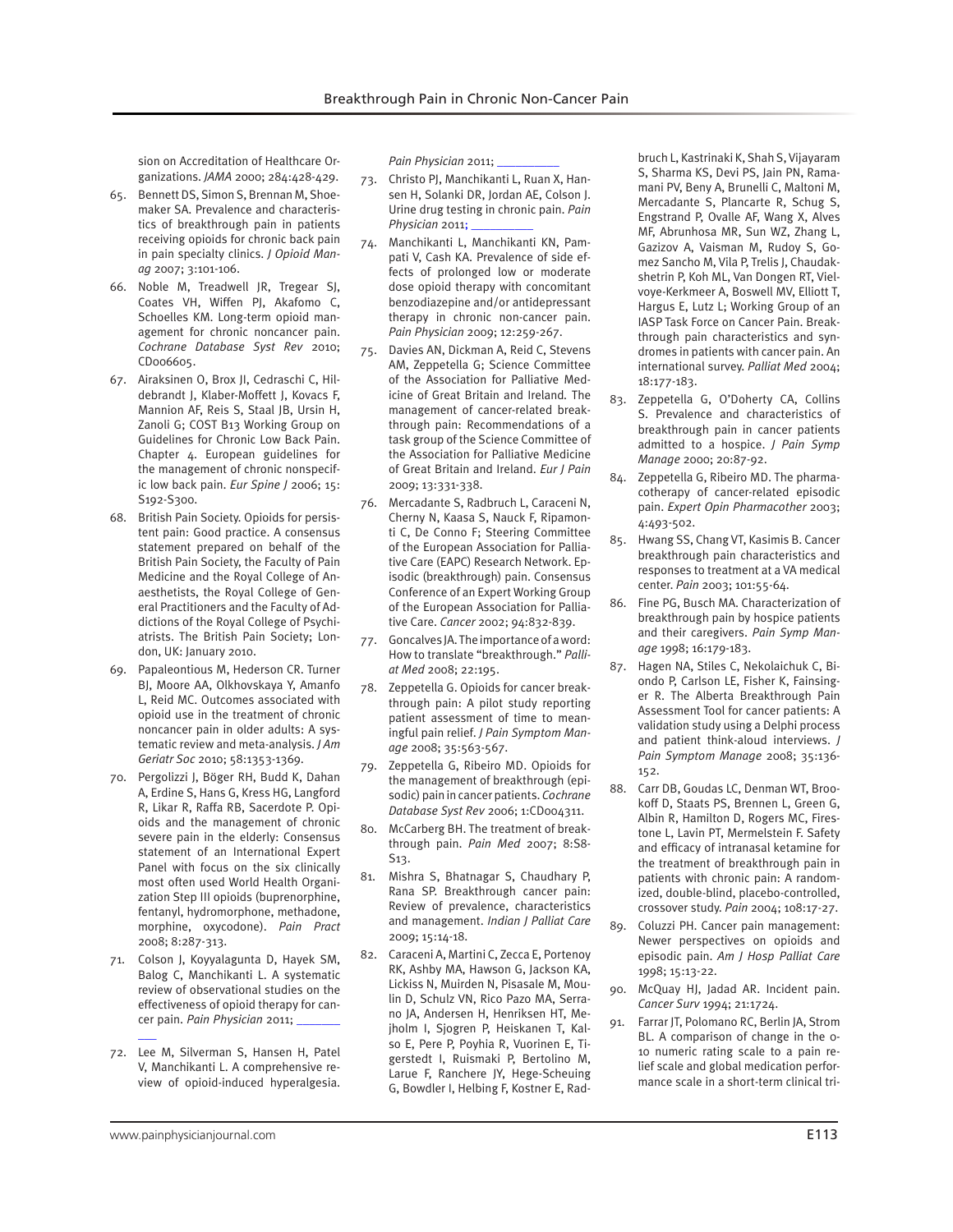al of breakthrough pain intensity. *Anesthesiology* 2010; 112:1464-1472.

- 92. Fine PG, Messina J, Xie F, Rathmell J. Long-term safety and tolerability of fentanyl buccal tablet for the treatment of breakthrough pain in opioid-tolerant patients with chronic pain: An 18 month study. *J Pain Symptom Manage* 2010; 40:747-760.
- 93. Webster LR. Breakthrough pain in the management of chronic persistent pain syndromes. *Am J Manag Care* 2008; 14: S116-S122.
- 94. Devulder J, Jacobs A, Richarz U, Wiggett H. Impact of opioid rescue medication for breakthrough pain on the efficacy and tolerability of long-acting opioids in patients with chronic non-malignant pain. *Br J Anaesth* 2009; 103:576-585.
- 95. Portenoy RK, Messina J, Xie F, Peppin J. Fentanyl buccal tablet (FBT) for relief of breakthrough pain in opioid-treated patients with chronic low back pain: A randomized, placebo-controlled study. *Curr Med Res Opin* 2007; 23:223-233.
- 96. Bhamb B, Brown D, Hariharan J, Anderson J, Balousek S, Fleming MF. Survey of select practice behaviors by primary care physicians on the use of opioids for chronic pain. *Curr Med Res Opin* 2006; 22:1859-1865.
- 97. Manchikanti L. Evidence-based medicine, systematic reviews, and guidelines in interventional pain management: Part 1: Introduction and general considerations. *Pain Physician* 2008; 11:161-186.
- 98. Manchikanti L, Hirsch JA, Smith HS. Evidence-based medicine, systematic reviews, and guidelines in interventional pain management: Part 2: Randomized controlled trials. *Pain Physician* 2008; 11:717-773.
- 99. Manchikanti L, Benyamin RM, Helm S, Hirsch JA. Evidence-based medicine, systematic reviews, and guidelines in interventional pain management: Part 3: Systematic reviews and meta-analysis of randomized trials. *Pain Physician* 2009; 12:35-72.
- 100. Manchikanti L, Singh V, Smith HS, Hirsch JA. Evidence-based medicine, systematic reviews, and guidelines in interventional pain management: Part 4: Observational studies. *Pain Physician* 2009; 12:73-108.
- 101. Manchikanti L, Derby R, Wolfer LR, Singh V, Datta S, Hirsch JA. Evidencebased medicine, systematic reviews, and guidelines in interventional pain management: Part 5. Diagnostic ac-

curacy studies. *Pain Physician* 2009; 12:517-540.

- 102. Moher D, Cook DJ, Eastwood S, Olkin I, Rennie D, Stroup DF. Improving the quality of reports of meta-analyses of randomised controlled trials: The QUO-ROM statement. Quality of reporting of met-analyses. *Lancet* 1999; 354:1896- 1900.
- 103. Liberati A, Altman DG, Tetzlaff J, Mulrow C, Gøtzsche PC, Ioannidis JP, Clarke M, Devereaux PJ, Kleijnen J, Moher D. The PRISMA statement for reporting systematic reviews and meta-analyses of studies that evaluate health care interventions: Explanation and elaboration. *Ann Intern Med* 2009; 151:W65-W94.
- 104. van Tulder M, Furlan A, Bombardier C, Bouter L; Editorial Board of the Cochrane Collaboration Back Review Group. Updated method guidelines for systematic reviews in the Cochrane Collaboration Back Review Group. *Spine (Phila Pa 1976)* 2003; 28:1290-1299.
- 105. Stroup DF, Berlin JA, Morton SC, Olkin I, Williamson GD, Rennie D, Moher D, Becker BJ, Sipe TA, Thacker SB. Metaanalysis of observational studies in epidemiology: A proposal for reporting. Meta-analysis of Observational Studies in Epidemiology (MOOSE) group. *JAMA* 2000; 283:2008-2012.
- 106. Altman DG, Schulz KF, Moher D, Egger M, Davidoff F, Elbourne D, Gøtzsche PC, Lang T; CONSORT GROUP (Consolidated Standards of Reporting Trials). The revised CONSORT statement for reporting randomized trials: Explanation and elaboration. *Ann Intern Med* 2001; 134:663-694.
- 107. Moher D, Schulz KF, Altman D, for the CONSORT Group. The CONSORT statement: Revised recommendations for improving the quality of reports of parallel-group randomized trials. *JAMA* 2001; 285:1987-1991.
- 108. von Elm E, Altman DG, Egger M, Pocock SJ, Gøtzsche PC, Vandenbroucke JP; STROBE Initiative. The Strengthening the Reporting of Observational Studies in Epidemiology (STROBE) Statement: Guidelines for reporting observational studies. *Ann Intern Med* 2007; 147:573-577.
- 109. Manchikanti L. Singh V, Datta S, Cohen SP, Hirsch JA. Comprehensive review of epidemiology, scope, and impact of spinal pain. *Pain Physician* 2009; 12: E35-E70.
- 110. Bonica JJ. Definitions and taxonomy of pain. In: Bonica JJ, Loessor JD, Chap-

man CR, Fordyce WE (eds). *The Management of Pain*, Second Edition. Lea & Febiger, Philadelphia, 1990, pp 18-27.

- 111. Smith BH, Gribbin M. Etiology, prevention, treatment, and disability management of chronic pain. Introduction. *Clin J Pain* 2001; 17:S1-S4.
- 112. Rucker KS. *Chronic Pain Evaluation*. Butterworth/ Heinemann, Boston 2001.
- 113. Coccharella L, Andersson GBJ (eds). Pain. In: *Guides to the Evaluation of Permanent Impairment*, Fifth Edition. American Medical Association, Chicago, IL, 2000, pp 565-591.
- 114. Rondinelli R (ed). *Guide to the Evaluation of Permanent Impairment*, 6th ed. American Medical Association, Chicago, 2008.
- 115. Petzke F, Radbruch L, Sabatowski R, Karthaus M, Mertens A. Slow-release tramadol for treatment of chronic malignant pain – an open multicenter trial. *Support Care Cancer* 2001; 9:48-54.
- 116. Hanks GW, Portenoy RK, MacDonald N, Forbes K. Difficult pain problems. In Doyle D, Hanks GW, MacDonald N (eds). *Oxford Textbook of Pallitative Medicine*. Oxford University Press, New York, 1998, pp 454-476.
- 117. Petzke F, Radbruch L, Zech D, Loick G, Grond S. Temporal presentation of chronic cancer pain: Transitory pains on admission to a multidisciplinary pain clinic. *J Pain Symptom Manage* 1999; 17:391-401.
- 118. Roth SH. Efficacy and safety of tramadol HCl in breakthrough musculoskeletal pain attributed to osteoarthritis. *J Rheumatol* 1998; 25:1358-1363.
- 119. Cousins M. Acute and postoperative pain. In: Wall PD, Melzack R (eds). *Textbook of Pain,* Third Edition. Churchill Livingstone, New York, 1994, pp 357- 385.
- 120. Zeppetella G, O'Doherty CA, Collins S. Prevalence and characteristics of breakthrough pain in patients with non-malignant terminal disease admitted to a hospice. *Palliative Med* 2001; 15:243-246.
- 121. Bruera E, Schoeller T, Wenk R, MacEachern T, Marcelino S, Hanson J, Suarez-Almazor M. A prospective multicenter assessment of the Edmonton staging system for cancer pain. *J Pain Symptom Manage* 1995; 10:348-355.
- 122. Vogt MT, Kwoh CK, Cope DK, Osial TA, Culyba M, Starz TW. Analgesic usage for low back pain: Impact on health care costs and service use. *Spine (Phi-*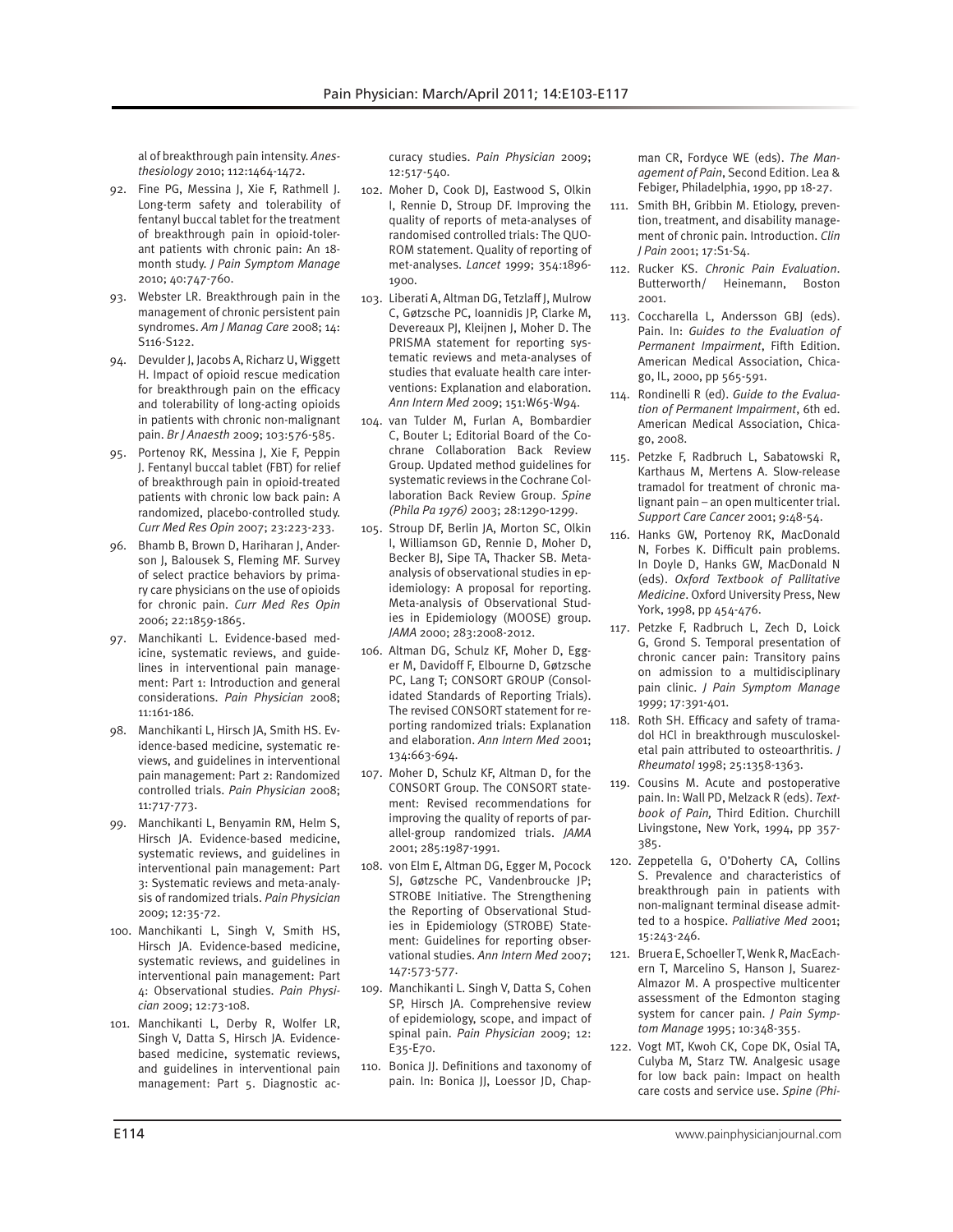*la Pa 1976)* 2005; 30:1075-1081.

- 123. Luo X, Pietrobon R, Hey L. Patterns and trends in opioid use among individuals with back pain in the United States. *Spine (Phila Pa 1976)* 2004; 29:884- 891.
- 124. Franklin GM, Stover BD, Turner JA, Fulton-Kehoe D, Wickizer TM; Disability Risk Identification Study Cohort. Early opioid prescription and subsequent disability among workers with back injuries: The Disability Risk Identification Study Cohort. *Spine (Phila Pa 1976)* 2008; 33:199-204.
- 125. Mahmud MA, Webster BS, Courtney TK, Matz S, Tacci JA, Christiani DC. Clinical management and the duration of disability for work-related low back pain. *J Occup Environ Med* 2000; 42:1178- 1187.
- 126. Webster BS, Verma SK, Gatchel RJ. Relationship between early opioid prescribing for acute occupational low back pain and disability duration, medical costs, subsequent surgery, and late opioid use. *Spine (Phila Pa 1976)* 2007; 32:2127-2132.
- 127. Fillingim RB, Doleys DM, Edwards RR, Lowery D. Clinical characteristics of chronic back pain as a function of gender and oral opioid use. *Spine (Phila Pa 1976)* 2003; 28:143-150.
- 128. Rhee Y, Taitel MS, Walker DR, Lau DT. Narcotic drug use among patients with lower back pain in employer health plans: A retrospective analysis of risk factors and health care services. *Clin Ther* 2007; 29:2603-2612.
- 129. Breivik H, Collett B, Ventafridda V, Cohen R, Gallacher D. Survey of chronic pain in Europe: Prevalence, impact on daily life, and treatment. *Eur J Pain*  2006; 10:287-333.
- 130. Eriksen J, Sjøgren P, Bruera E, Ekholm O, Rasmussen NK. Critical issues on opioids in chronic non-cancer pain. An epidemiological study. *Pain* 2006; 125:172-179.
- 131. Bernstein D, Stowell AW, Haggard R, Worzer W, Polatin PB, Gatchel RJ. Complex interplay of participants in opioid therapy. *Pract Pain Manage* 2007; 7:10- 36.
- 132. Kidner CL, Mayer TG, Gatchel RJ. Higher opioid doses predict poorer functional outcome in patients with chronic disabling occupational musculoskeletal disorders. *J Bone Joint Surg Am* 2009; 91:919-927.
- 133. Sjøgren P, Grønbæk M, Peuckmann V, Ekholm O. A population-based cohort

study on chronic pain: The role of opioids. *Clin J Pain* 2010; 26:763-769.

- 134. Eriksen J, Jensen MK, Sjøgren P, Ekholm O, Rasmussen NK. Epidemiology of chronic non-malignant pain in Denmark. *Pain* 2003; 106:221-228.
- 135. Taylor DR, Webster LR, Chun SY, Reinking J, Stegman M, Shoemaker S, Fortner B. Impact of breakthrough pain on quality of life in patients with chronic, noncancer pain: Patient perceptions and effect of treatment with oral transmucosal fentanyl citrate (OTFC, ACTIQ). *Pain Med* 2007; 8:281-288.
- 136. Abernethy AP, Wheeler JL, Fortner BV. A health economic model of breakthrough pain. *Am J Manag Care* 2008; 14:S129-S140.
- 137. Coluzzi PH, Schwartzberg L, Conroy JD, Charapata S, Gay M, Busch MA, Chavez J, Ashley J, Lebo D, McCracken M, Portenoy RK. Breakthrough cancer pain: A randomized trial comparing oral transmucosal fentanyl citrate (OTFC) and morphine sulfate immediate release (MSIR). *Pain* 2001; 91:123- 130.
- 138. Farrar JT, Clearly J, Rauck R, Busch M, Nordbrock E. Oral transmucosal fentanyl citrate: Randomized, doubleblinded, placebo-controlled trials for treatment of breakthrough pain in cancer patients. *J Natl Cancer Inst* 1998; 90:611-616.
- 139. Caraceni A, Portenoy RK. An international survey of cancer pain characteristics and syndromes. IASP Task Force on Cancer Pain. *Pain* 1999; 82:263- 274.
- 140. Davies AN, Vriens J, Kennett A, McTaggart M. An observational study of oncology patients' utilization of breakthrough pain medication. *J Pain Symptom Manage* 2008; 35:406-411.
- 141. Mercadante S, Intravaia G, Villari P, Ferrera P, Riina S, Mangione S. Intravenous morphine for breakthrough (episodic) pain in an acute palliative care unit: A confirmatory study. *J Pain Symptom Manage* 2008; 35:307-313.
- 142. Portenoy RK, Taylor D, Messina J, Tremmel L. A randomized, placebo-controlled study of fentanyl buccal tablet for breakthrough pain in opioid-treated patients with cancer. *Clin J Pain* 2006; 22:805-811.
- 143. Benyamin R, Trescot AM, Datta S, Buenaventura R, Adlaka R, Sehgal N, Glaser SE, Vallejo R. Opioid complications and side effects. *Pain Physician* 2008; 11:S105-S120.
- 144. Trescot AM, Datta S, Glaser S, Sehgal N, Hansen H, Benyamin R, Patel S. Effectiveness of opioids in the treatment of chronic non-cancer pain. *Pain Physician* 2008; 11:S181-S200.
- 145. Edrington J, Sun A, Wong C, Dodd M, Padilla G, Paul S, Miaskowski C. Barriers to pain management in a community sample of Chinese American patients with cancer. *J Pain Symptom Manage* 2009; 37:665-765.
- 146. Deandrea S, Montanari M, Moja L, Apolone G. Prevalence of undertreatment in cancer pain. A review of published literature. *Ann Oncol* 2008; 19:1985- 1991.
- 147. Popenhagen MP. Collaborative practice. Undertreatment of pain and fears of addiction in pediatric chronic pain patients: How do we stop the problem? *J Spec Pediatr Nurs* 2006; 11:61-67.
- 148. O'Malley P. The undertreatment of pain: Ethical and legal implications for the clinical nurse specialist. *Clin Nurse Spec* 2005; 19:236-237.
- 149. Stalnikowicz R, Mahamid R, Kaspi S, Brezis M. Undertreatment of acute pain in the emergency department: A challenge. *Int J Qual Health Care* 2005; 17:173-176.
- 150. Primm BJ, Perez L, Dennis GC, Benjamin L, Clark W, Keough K, Leak WD, Payne R, Smith D, Sullivan LW; National Medical Association. Managing pain: The challenge in underserved populations: Appropriate use versus abuse and diversion. *J Natl Med Assoc* 2004; 96:1152- 1161.
- 151. Dahl JL, Bennett ME, Bromley MD, Joranson DE. Success of the state pain initiatives: Moving pain management forward. *Cancer Pract* 2002; 10:S9-S13.
- 152. Frank-Stromborg M, Christensen A. A serious look at the undertreatment of pain: Part I. *Clin J Oncol Nurs* 2001; 5:235-236.
- 153. Frank-Stromborg M, Christensen A. A serious look at the undertreatment of pain: Part II. *Clin J Oncol Nurs* 2001; 5:276-278.
- 154. Cleeland CS. Undertreatment of cancer pain in elderly patients. *JAMA* 1998; 279:1914-1915.
- 155. Resnik DB, Rehm M, Minard RB. The undertreatment of pain: Scientific, clinical, cultural, and philosophical factors. *Med Health Care Philos* 2001; 4:277- 288.
- 156. Sutters KA, Miaskowski C. Inadequate pain management and associated mor-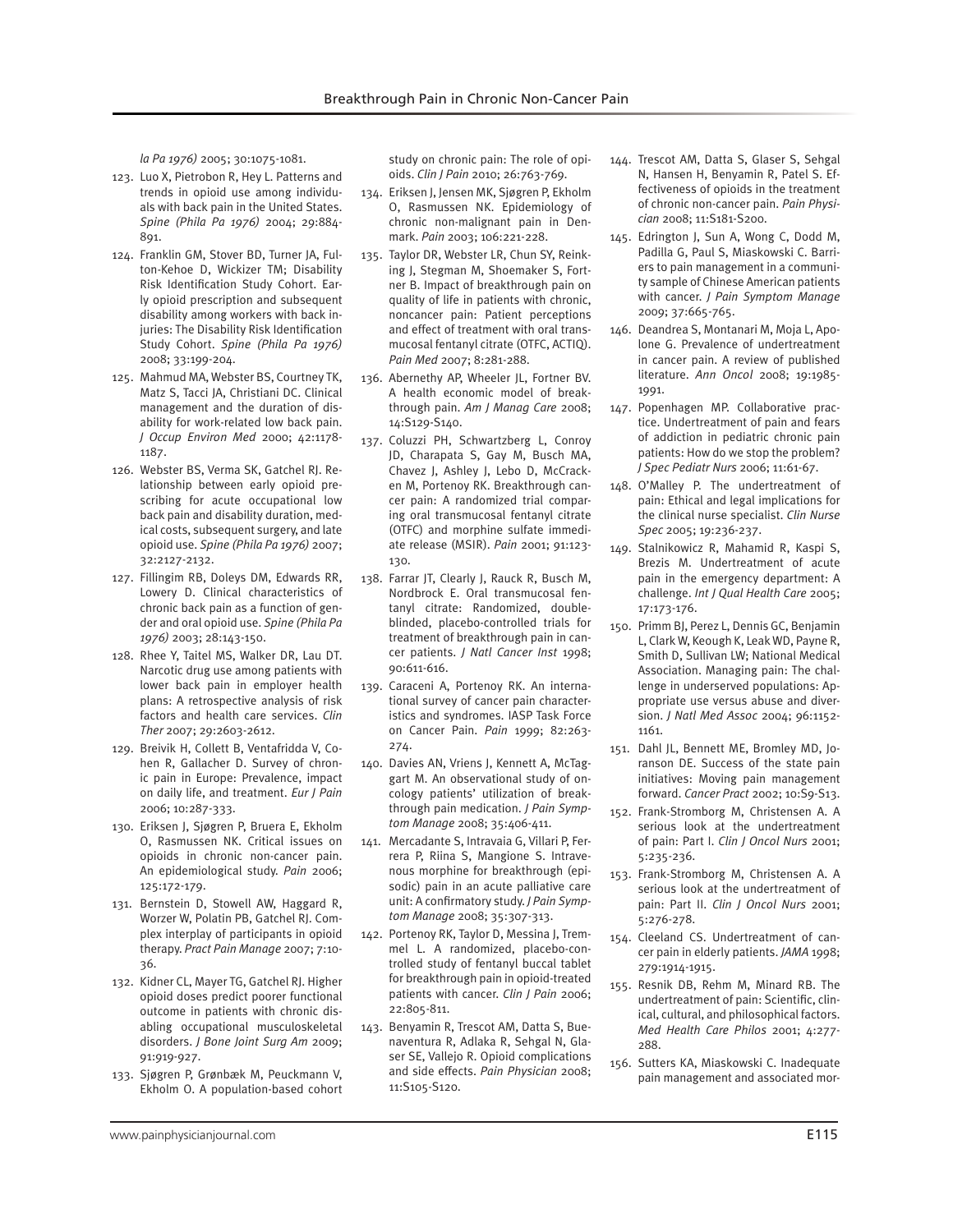bidity in children at home after tonsillectomy. *J Pediatr Nurs* 1997; 12:178- 185.

- 157. Passik SD, Squire P. Current risk assessment and management paradigms: Snapshots in the life of the pain specialist. *Pain Medicine* 2009; 10: S101-S114.
- 158. Tsao JC, Stein JA, Dobalian A. Sex differences in pain and misuse of prescription analgesics among persons with HIV. *Pain Medicine* 2010; 11:815-824.
- 159. Richeimer SH. Are we lemmings going off a cliff? The case against the "interventional" pain medicine label. *Pain Med* 2010; 11:3-5.
- 160. Caraway DL, Kloth D, Hirsch JA, Deer TE, Datta S, Helm S. In response to: Are we lemmings going off a cliff? The case against the "interventional" pain medicine label. *Pain Med* 2010; 11:1303- 1304.
- 161. Taylor DR. Reply to Dr. Richeimer's "are we lemmings going off a cliff?" *Pain Med* 2010; 11:1745.
- 162. Gallagher RM. Response to Donald R. Taylor on "are we lemmings going off a cliff?" *Pain Med* 2010; 11:1746.
- 163. Hadjistavropoulos T, Marchildon GP, Fine PG, Herr K, Palley HA, Kaasalainen S, Béland F. Transforming long-term care pain management in North America: The policy-clinical interface. *Pain Medicine* 2009; 10:506-520.
- 164. Manchikanti L, Whitfield E, Pallone F. Evolution of the National All Schedules Prescription Electronic Reporting Act (NASPER): A public law for balancing treatment of pain and drug abuse and diversion. *Pain Physician* 2005; 8:335- 347.
- 165. Manchikanti L. Prescription drug abuse: What is being done to address this new drug epidemic? Testimony before the Subcommittee on Criminal Justice, Drug Policy, and Human Resources. *Pain Physician* 2006; 9:287-321.
- 166. Manchikanti L, Boswell MV, Singh V, Benyamin RM, Fellows B, Abdi S, Buenaventura RM, Conn A, Datta S, Derby R, Falco FJE, Erhart S, Diwan S, Hayek SM, Helm S, Parr AT, Schultz DM, Smith HS, Wolfer LR, Hirsch JA. Comprehensive evidence-based guidelines for interventional techniques in the management of chronic spinal pain. *Pain Physician* 2009; 12:699-802.
- 167. Freburger JK, Holmes GM, Agans RP, Jackman AM, Darter JD, Wallace AS, Castel LD, Kalsbeek WD, Carey TS. The rising prevalence of chronic low back

pain. *Arch Intern Med* 2009; 169:251- 258.

- 168. Manchikanti L, Boswell MV, Singh V, Derby R, Fellows B, Falco FJE, Datta S, Smith HS, Hirsch JA. Comprehensive review of neurophysiologic basis and diagnostic interventions in managing chronic spinal pain. *Pain Physician* 2009; 12:E71-E120.
- 169. Manchikanti L, Boswell MV, Datta S, Fellows B, Abdi S, Singh V, Benyamin RM, Falco FJE, Helm S, Hayek S, Smith HS. Comprehensive review of therapeutic interventions in managing chronic spinal pain. *Pain Physician* 2009; 12:E123- E198.
- 170. Manchikanti L, Helm S, Singh V, Benyamin RM, Datta S, Hayek S, Fellows B, Boswell MV. An algorithmic approach for clinical management of chronic spinal pain. *Pain Physician* 2009; 12:E225- E264.
- 171. Manchikanti L, Falco FJE, Boswell MV, Hirsch JA. Facts, fallacies, and politics of comparative effectiveness research: Part 1. Basic considerations. *Pain Physician* 2010; 13:E23-E54.
- 172. Manchikanti L, Falco FJE, Boswell MV, Hirsch JA. Facts, fallacies, and politics of comparative effectiveness research: Part 2. Implications for interventional pain management. *Pain Physician* 2010; 13:E55-E79.
- 173. Manchikanti L, Datta S, Derby R, Wolfer LR, Benyamin RM, Hirsch JA. A critical review of the American Pain Society clinical practice guidelines for interventional techniques: Part 1. Diagnostic interventions. *Pain Physician* 2010; 13: E141-E174.
- 174. Manchikanti L, Datta S, Gupta S, Munglani R, Bryce DA, Ward SP, Benyamin RM, Sharma ML, Helm II S, Fellows B, Hirsch JA. A critical review of the American Pain Society clinical practice guidelines for interventional techniques: Part 2. Therapeutic interventions. *Pain Physician* 2010; 13:E215-E264.
- 175. Falco FJE, Erhart S, Wargo BW, Bryce DA, Atluri S, Datta S, Hayek SM. Systematic review of diagnostic utility and therapeutic effectiveness of cervical facet joint interventions. *Pain Physician* 2009; 12:323-344.
- 176. Datta S, Lee M, Falco FJE, Bryce DA, Hayek SM. Systematic assessment of diagnostic accuracy and therapeutic utility of lumbar facet joint interventions. *Pain Physician* 2009; 12:437- 460.
- 177. Manchikanti L, Singh V, Falco FJE, Cash KA, Pampati V. Evaluation of lumbar facet joint nerve blocks in managing chronic low back pain: A randomized, double-blind, controlled trial with a 2-year follow-up. *Int J Med Sci* 2010; 7:124-135.
- 178. Manchikanti L, Singh V, Falco FJE, Cash KA, Fellows B. Comparative outcomes of a 2-year follow-up of cervical medial branch blocks in management of chronic neck pain: A randomized, double-blind controlled trial. *Pain Physician* 2010; 13:437-450.
- 179. Manchikanti L, Dunbar EE, Wargo BW, Shah RV, Derby R, Cohen SP. Systematic review of cervical discography as a diagnostic test for chronic spinal pain. *Pain Physician* 2009; 12:305-321.
- 180. Manchikanti L, Glaser S, Wolfer L, Derby R, Cohen SP. Systematic review of lumbar discography as a diagnostic test for chronic low back pain. *Pain Physician* 2009; 12:541-559.
- 181. Conn A, Buenaventura R, Datta S, Abdi S, Diwan S. Systematic review of caudal epidural injections in the management of chronic low back pain. *Pain Physician* 2009; 12:109-135.
- 182. Parr AT, Diwan S, Abdi S. Lumbar interlaminar epidural injections in managing chronic low back and lower extremity pain: A systematic review. *Pain Physician* 2009; 12:163-188.
- 183. Benyamin RM, Singh V, Parr AT, Conn A, Diwan S, Abdi S. Systematic review of the effectiveness of cervical epidurals in the management of chronic neck pain. *Pain Physician* 2009; 12:137-157.
- 184. Buenaventura RM, Datta S, Abdi S, Smith HS. Systematic review of therapeutic lumbar transforaminal epidural steroid injections. *Pain Physician* 2009; 12:233-251.
- 185. Helm S, Hayek S, Benyamin RM, Manchikanti L. Systematic review of the effectiveness of thermal annular procedures in treating discogenic low back pain. *Pain Physician* 2009; 12:207-232.
- 186. Frey ME, Manchikanti L, Benyamin RM, Schultz DM, Smith HS, Cohen SP. Spinal cord stimulation for patients with failed back surgery syndrome: A systematic review. *Pain Physician* 2009; 12:379-397.
- 187. Epter RS, Helm S, Hayek SM, Benyamin RM, Smith HS, Abdi S. Systematic review of percutaneous adhesiolysis and management of chronic low back pain in post lumbar surgery syndrome. *Pain*